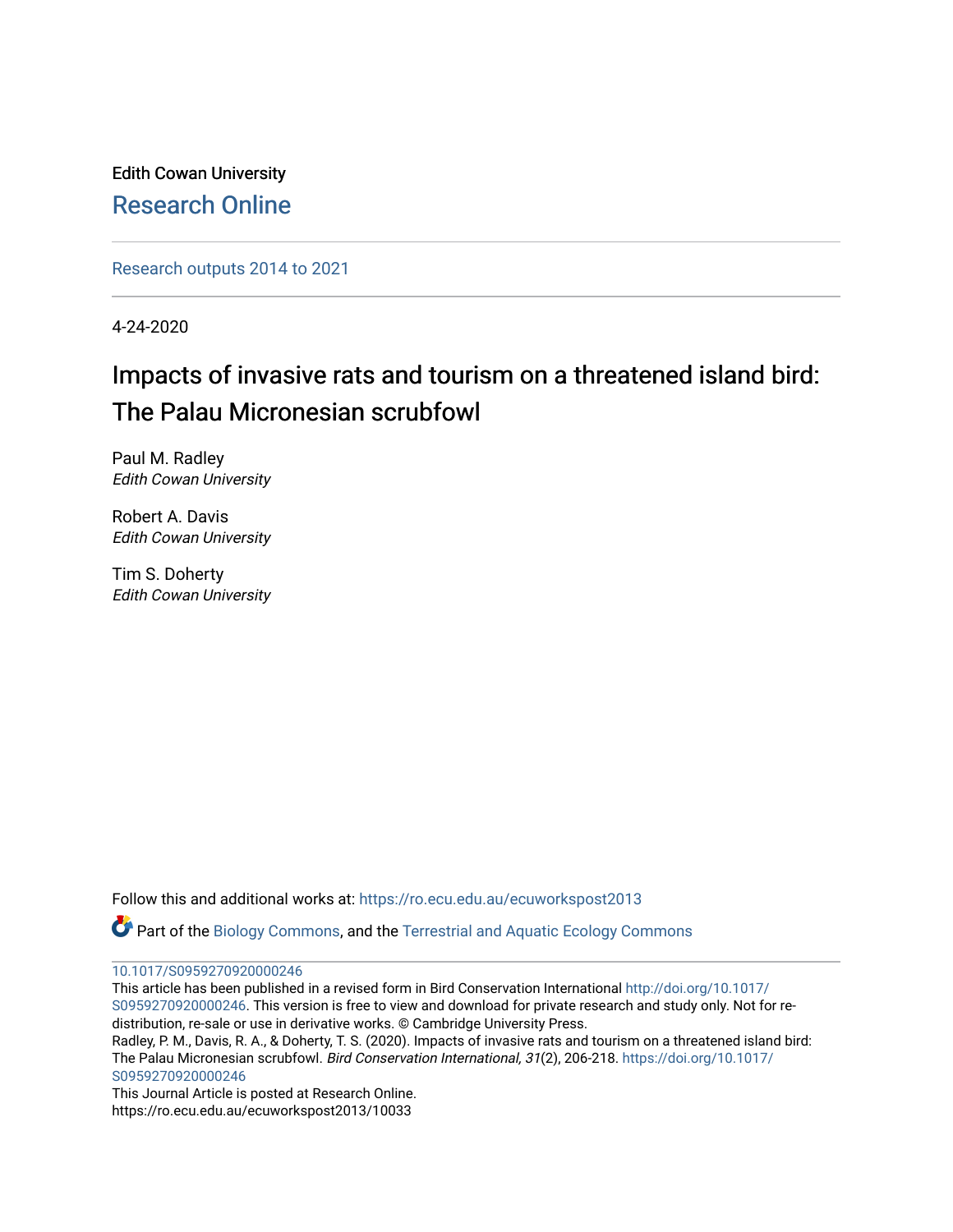| $\mathbf{1}$   | Impacts of Invasive Rats And Tourism On A Threatened Island Bird:                   |
|----------------|-------------------------------------------------------------------------------------|
| 2              | the Palau Micronesian Scrubfowl.                                                    |
| 3              |                                                                                     |
| $\overline{4}$ | PAUL M. RADLEY, ROBERT A. DAVIS, and TIM S. DOHERTY                                 |
| 5              |                                                                                     |
| 6              |                                                                                     |
| 7              |                                                                                     |
| 8              | Running Head: Effect of Rats and Tourism on a Threatened Island Scrubfowl           |
| 9              |                                                                                     |
| 10             | Keywords: Invasive predators, island extinction, megapode, Rattus, tourist pressure |
| 11             |                                                                                     |
| 12             | Word Count: 6,894 (Summary through Literature Cited)                                |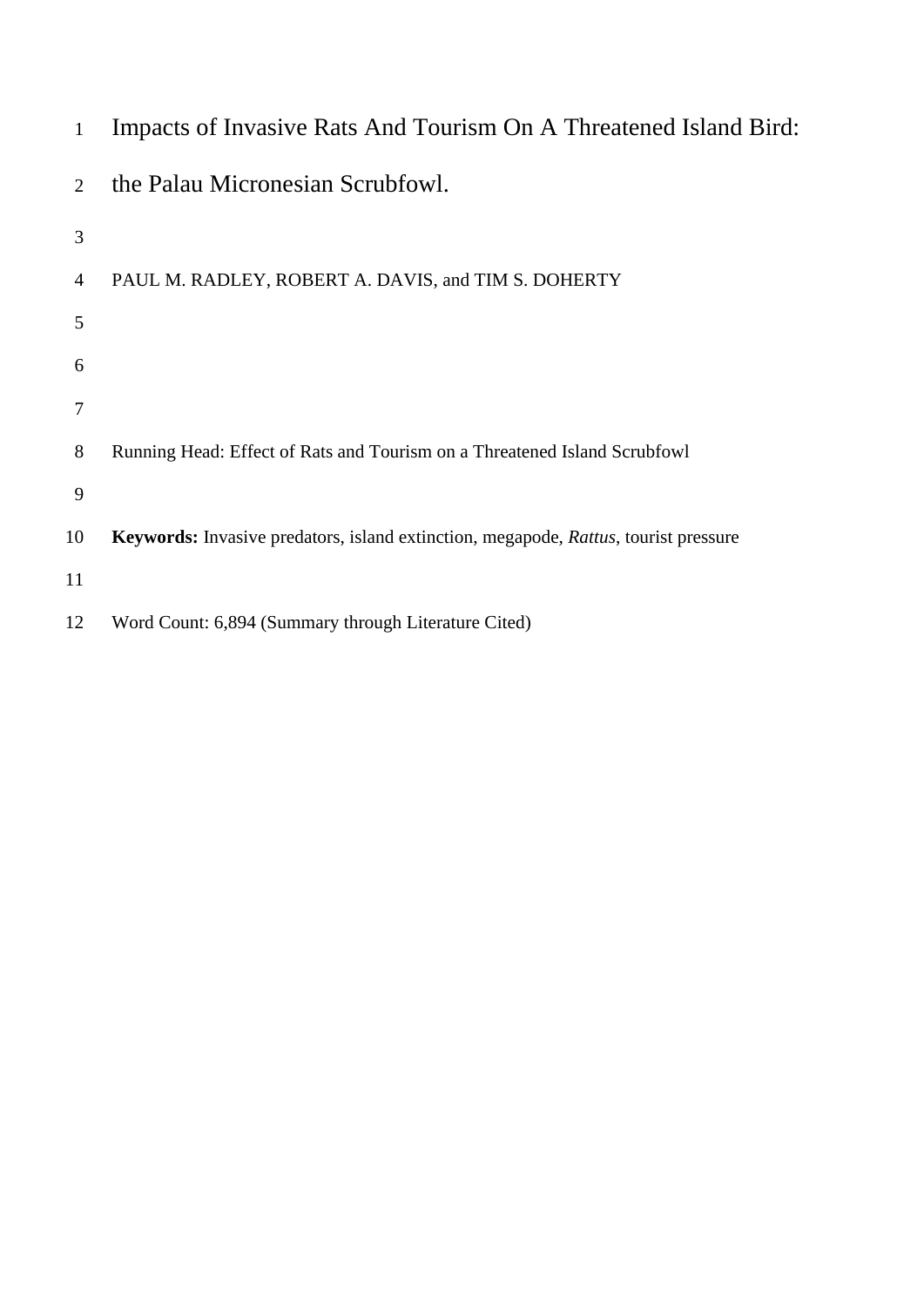### **Summary**

 Invasive predators have decimated island biodiversity worldwide. Rats (*Rattus* spp.) are perhaps the greatest conservation threat to island fauna. The ground nesting Palau Micronesian Scrubfowl *Megapodius laperouse senex* (Megapodiidae, Aves) inhabits many of the islands of Palau's Rock Island Southern Lagoon Conservation Area (RISL) in the western Pacific. These islands are also heavily visited by tourists and support populations of introduced rats, both of which may act as added stressors for the scrubfowl. Using passive chew-tag and call playback surveys on five tourist visited and five tourist-free islands, we investigated if rats and tourists negatively affect scrubfowl, and if higher rat activity is associated with tourist presence. Rat detection probability and site occupancy were significantly higher on tourist visited (89% and 99%, respectively) compared to tourist-free islands (52% and 73%). Scrubfowl were detected at significantly more stations on tourist- free (93%) than tourist visited (47%) islands and their relative abundance was higher (2.66 and 1.58 birds per station, respectively), although not statistically significantly. While rat occupancy probability likewise had a non-significant negative effect on scrubfowl numbers across islands, our results show a negative relationship between tourist presence and scrubfowl in the RISL. Our findings also suggest that rat populations may be augmented by tourist visitation in the RISL. Although this situation may not seriously affect the scrubfowl, it may be highly detrimental to populations of other threatened island landbirds.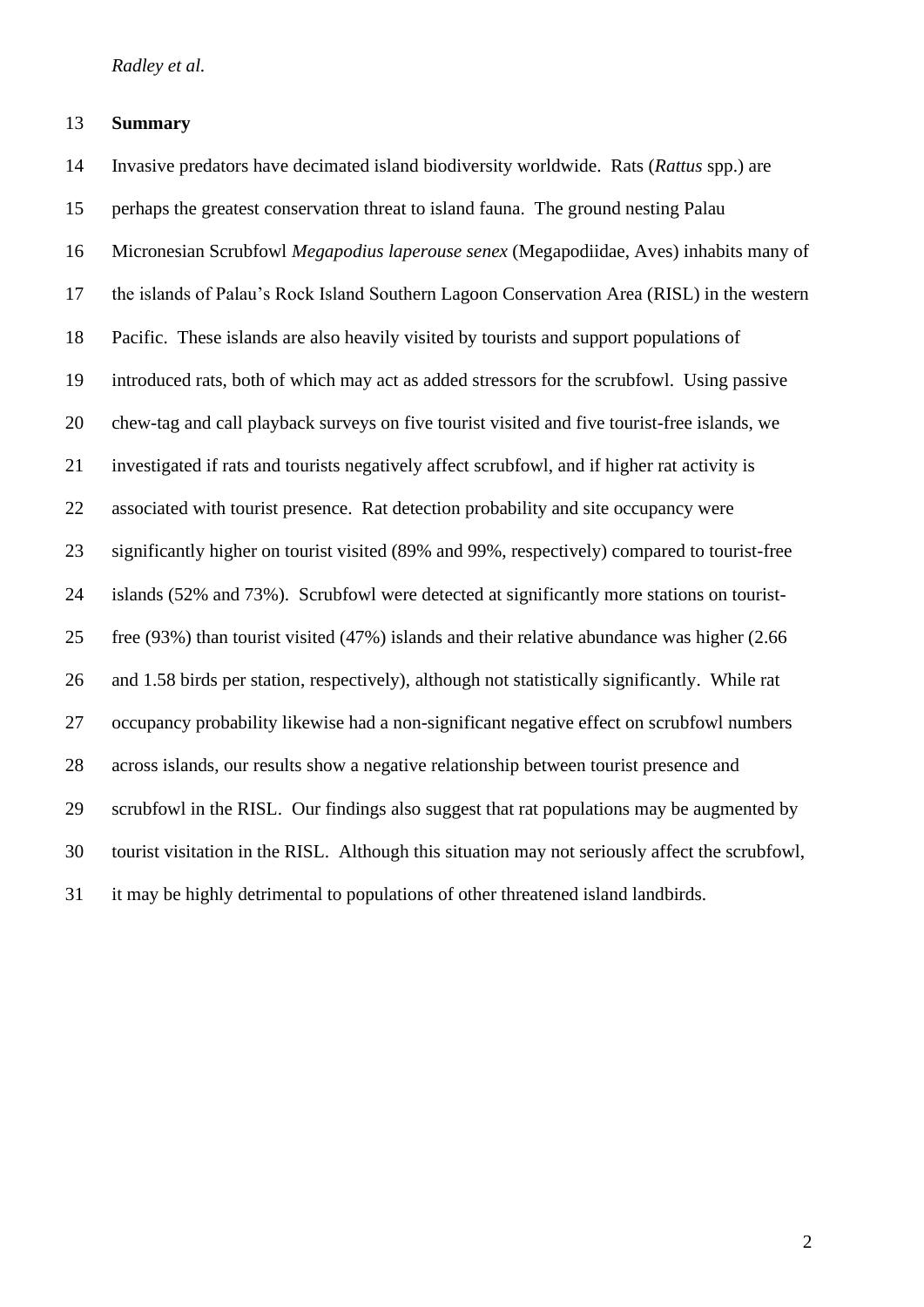### **Introduction**

 Invasive predators are a leading cause of biodiversity loss on islands worldwide, having contributed to more than 50% of bird, mammal and reptile extinctions (Doherty *et al.* 2016). Rats (*Rattus* spp.) are perhaps the most successful invasive predator and are established on approximately 80–90% of islands globally (Towns *et al.* 2006). Occurring on 78% of islands known to support highly threatened vertebrates (Spatz *et al.* 2017), rats are well documented to be exceedingly detrimental to island avifauna (e.g., Courchamp *et al.* 2003, Towns *et al.* 2006, Tabak *et al.* 2014, Harper and Bunbury 2015). For instance, between Taukihepa and Lord Howe Islands in the South Pacific alone, the ubiquitous black rat *R. rattus* is responsible for the extinction of 10 native and endemic species of birds (Towns *et al.* 2006, Shiels *et al.* 2013).

 The Micronesian Scrubfowl (*Megapodius laperouse*) is a species of ground nesting bird that occurs in the Mariana and Palau archipelagos of western Micronesia (Jones *et al.* 1995). A member of the family Megapodiidae, they do not incubate their eggs with body heat but instead use external, environmental sources of heat (Jones *et al.* 1995). The subspecies of scrubfowl in Palau (*M. l. senex*) buries its eggs in large mounds of sand filled with decomposing organic matter, which it constructs predominantly in littoral strand forest that occurs throughout portions of the archipelago (Wiles and Conry 2001, Olsen *et al.* 2016). The largest segment of this population is found in the UNESCO World Heritage listed Rock Islands Southern Lagoon Conservation Area (RISL) (Olsen *et al.* 2016).

 Citing a small, fragmented distribution, comparatively small population size, and its continued decline, the IUCN (2016) classifies the Micronesian Scrubfowl as Endangered. Documented and potential threats to the species are mostly, but not wholly, deterministic in nature and include hunting, egg collecting for human consumption, and introduced predators (Pratt *et al.* 1980, USFWS 1998, IUCN 2016). Sources suggest that introduced rats are a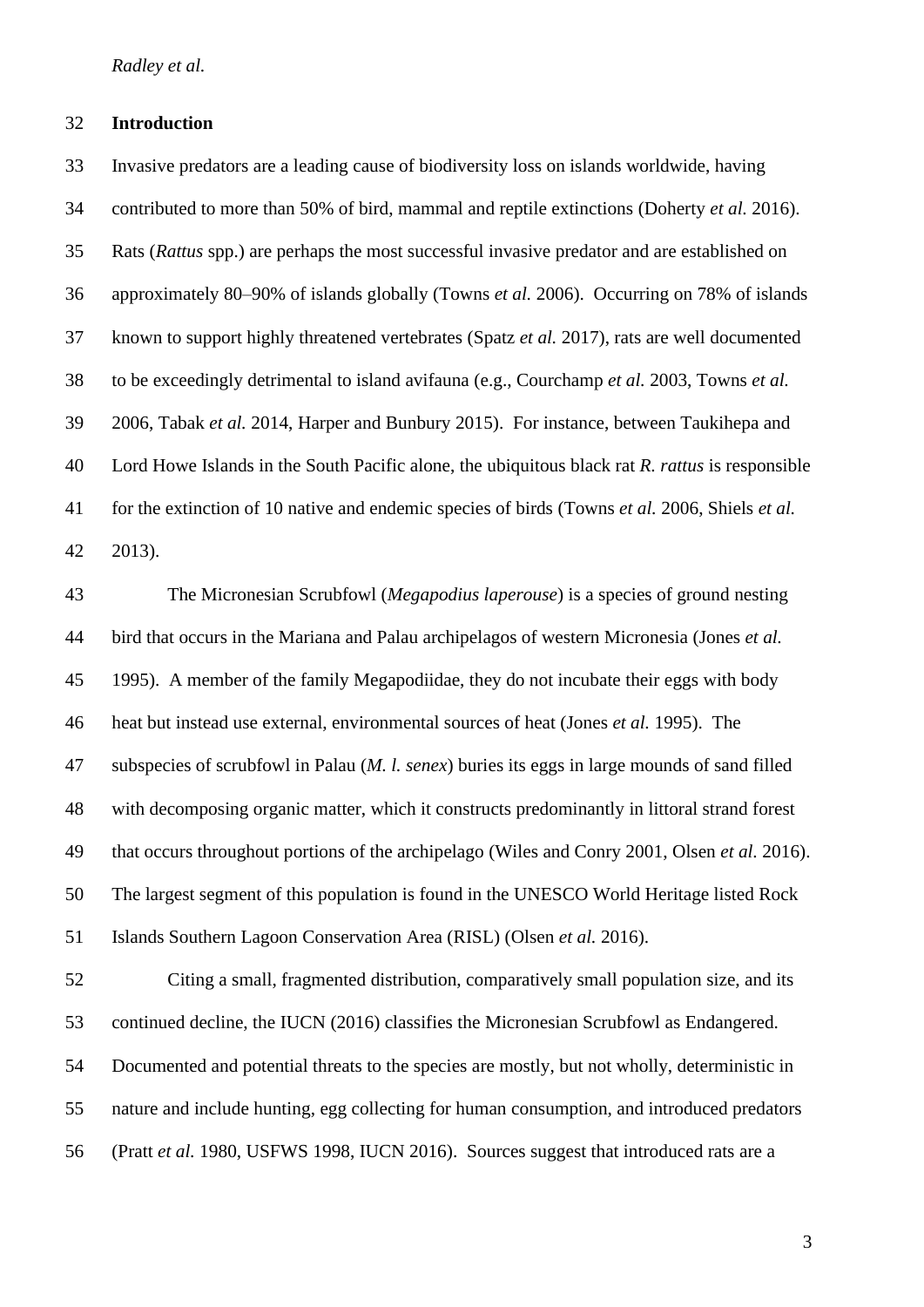direct threat to scrubfowl in both the Mariana and Palau archipelagos, but none cite any direct, quantitative evidence as justification (USFWS 1998, Wiles and Conry 2001, Olsen *et al.* 2013). Four species of rat have become established in Palau, two of which—the Polynesian rat *R. exulans* and black rat—occur in forested areas of the RISL (Wiles and Conry 1990) and may be detrimental to scrubfowl. Although no other species of scrubfowl is known or believed to be threatened by rats (IUCN 2016), populations of some ground and burrow nesting seabirds have been seriously affected (Jones *et al.* 2008, Ruffino *et al.* 2009). Aside from rats, another potential stressor to wildlife populations on islands is the pressure of tourist visitation. The effect of nature-based tourism and recreation on global bird populations has drawn relatively little attention in either public or academic forums (Steven *et al.* 2011, Steven and Castley 2013). Of the 35 recognized global biodiversity hotspots (Myers *et al.* 2000), Polynesia-Micronesia supports the most bird species threatened by tourism (Steven and Castley 2013, Bellard *et al.* 2014). Steven and Castley (2013) determined that 63 birds listed as Critically Endangered and Endangered by the IUCN (2016) are directly threatened by tourism, and that species occurring in coastal areas are amongst those most at risk. Palau is one of the world's top SCUBA diving destinations (IMF 2016), and the majority of this activity occurs in and around the RISL. Many of the beaches and coastal areas on which Endangered scrubfowl breed are also highly attractive as picnic sites where dive operators bring tourists in large numbers on a daily basis. As a response, the local government has built and maintains facilities on these beaches to support and cater to these activities.

 In addition to tourist activities and facilities potentially having a direct effect on scrubfowl breeding in the RISL, they may also have an indirect impact by augmenting rodent populations through supplementary food provision (Oro *et al.* 2013, Ruffino *et al.* 2013). In the absence of predators, population densities of rats on tropical islands are generally very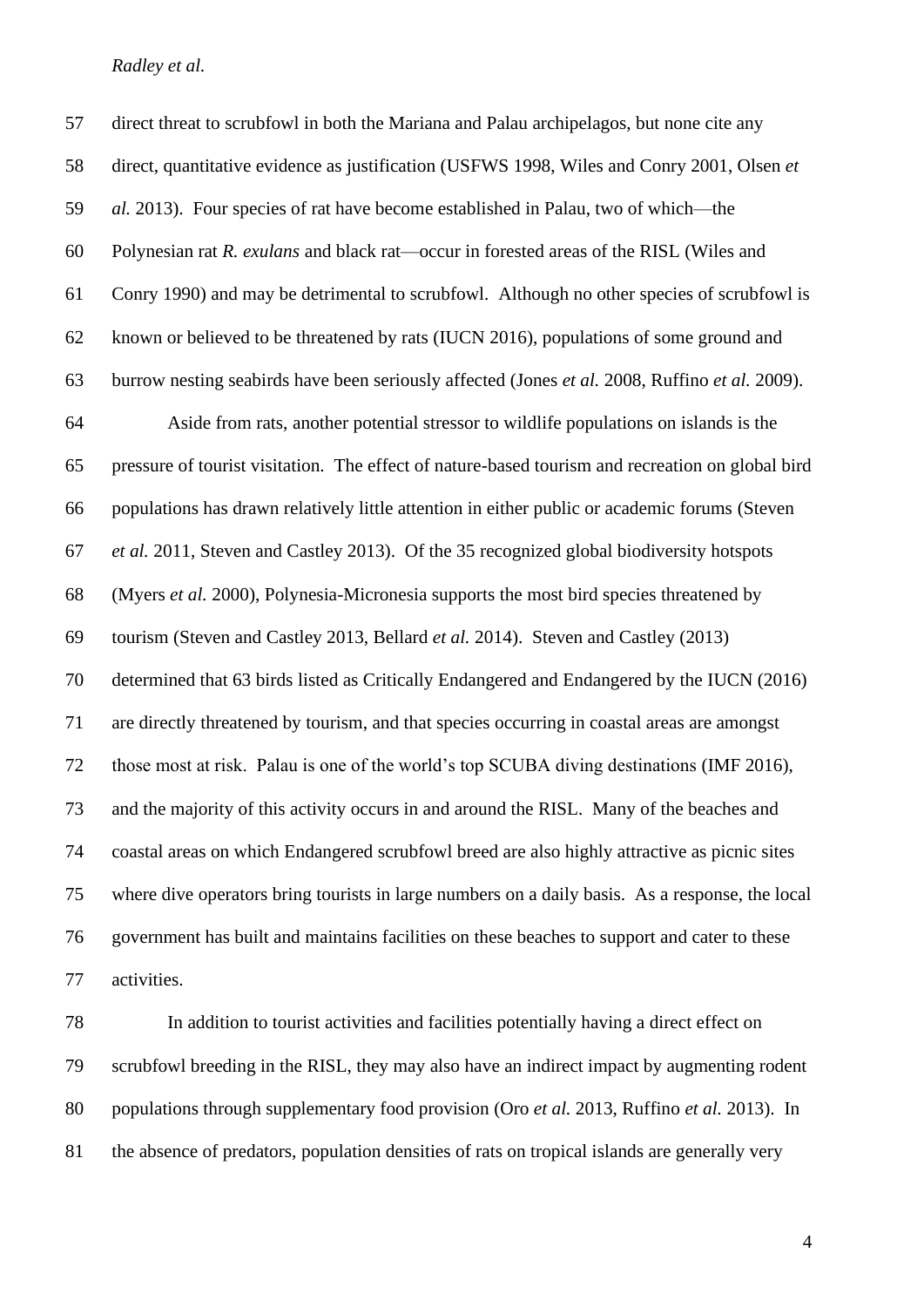high because of greater access to relatively rich food resources (Harper and Bunbury 2015). A consistent availability of anthropogenic food resources further enables these populations to endure environmental variability, further increasing their densities and their threat to native fauna (Russell and Ruffino 2012, Ruffino *et al.* 2013). Understanding the potential effects of tourism and rats on the Palau Micronesian Scrubfowl is essential to their conservation in Palau.

 Here, we investigate whether rat and tourist presence affect Palau Micronesian Scrubfowl numbers, and whether rat numbers are affected by human presence on islands in the RISL. We undertook active and passive surveys for scrubfowl and rats on uninhabited islands in the RISL that were classified as either visited or not visited by tourists, and aimed to assess the relationships between rats, scrubfowl, and tourist presence. We specifically tested the following hypotheses: 1) rat occupancy is significantly higher on tourist visited compared to tourist-free islands (Oro *et al.* 2013), 2) scrubfowl relative abundance is significantly lower on tourist visited compared to tourist-free islands (Steven *et al.* 2011), and 3) scrubfowl relative abundance is significantly lower on islands with high rat occupancy (Harper and Bunbury 2015). We discuss our findings in the context of future research and conservation management for threatened species on the Rock Islands of Palau.

### **Methods**

### *Study Area and Survey Island Selection*

 The Palau archipelago (7° 30' N, 134° 35' E; Fig.1) is the westernmost assemblage of islands in Micronesia. It extends 700 km northeast to southwest and is comprised of 12 inhabited islands and over 500 smaller uninhabited islands and islets (Neall and Trewick 2008, Olsen 2009). Approximately 87 percent of the archipelago is forested, 75% of which is classified as native tropical lowland rainforest (Kitalong *et al.* 2013). Our research was focused primarily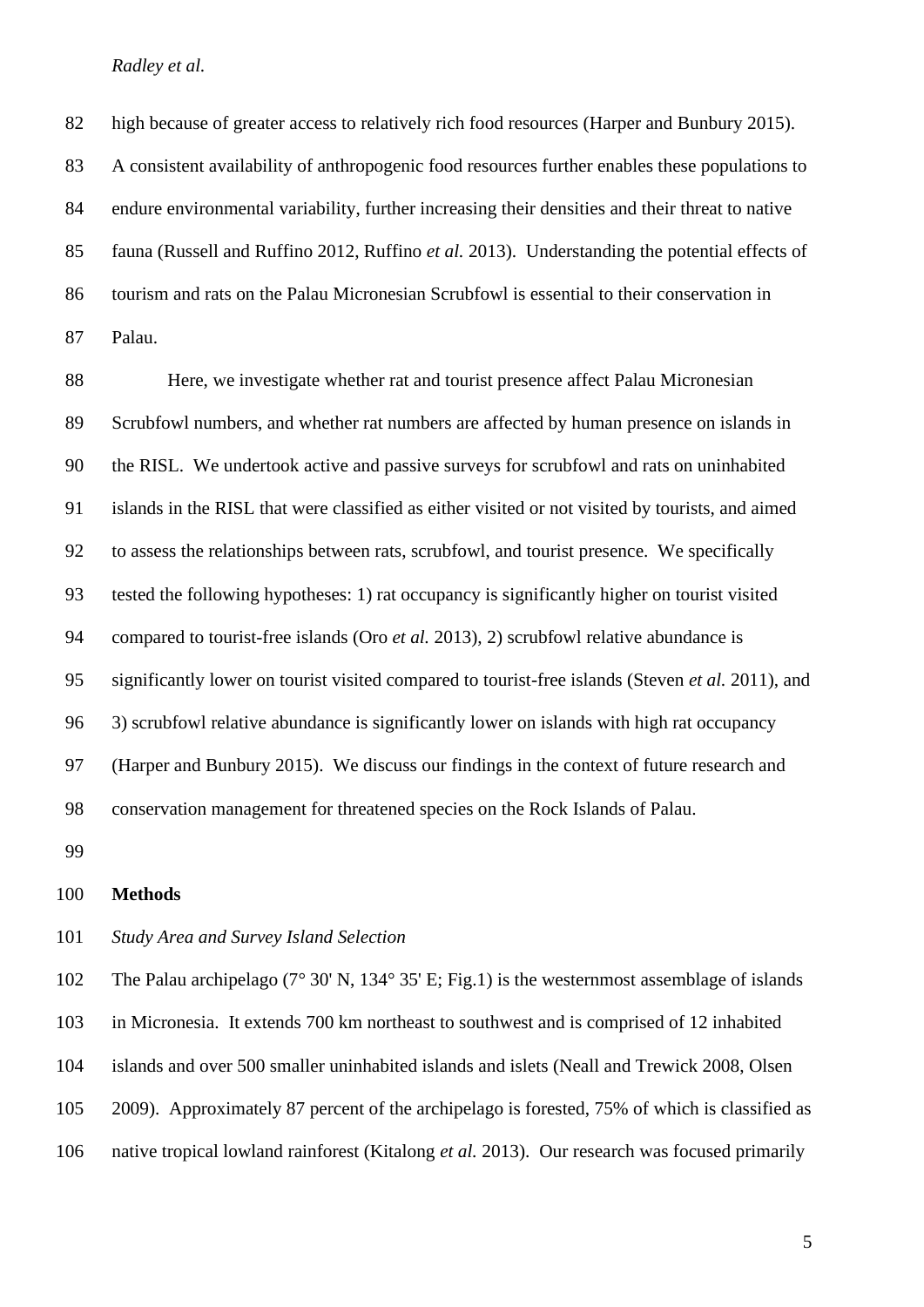on the uninhabited islands of the RISL that lie between Babeldaob to the north and Peleliu to the southwest (Figure 1), where scrubfowl are relatively abundant (Olsen *et al.* 2016). Unlike other islands in the archipelago, these "rock islands" are ancient, uplifted reefs and are thus coralline in nature (Engbring 1988). The vast majority of islands in the RISL are characterized by nearly vertical, highly fissured and eroded, densely forested karst slopes that protrude abruptly from the water, and are undercut at the water's edge (Pratt et al., 1980; Engbring, 1988). Despite the heavy forest cover, these uplifted areas exhibit very little soil development and provide no suitable substrate for scrubfowl to construct their mounds (Pratt *et al.* 1980, Olsen *et al.* 2016). The majority of scrubfowl in the RISL breed in the fringing, sandy littoral zones that additionally characterize a relatively small number of these islands (Olsen *et al*. 2016); some of these littoral areas are also heavily visited by tourists (pers. obs., P. Radley).

(Figure 1 here)

 We selected islands in the RISL for surveys based on the occurrence of sandy littoral areas that supported level, beach strand forest cover. This cover type falls under the category of "Limestone Forest" (Kitalong *et al.* 2013), an ecotype that was consistent in plant species composition and structure at all study sites and was suitable habitat for scrubfowl. Although rats are known to occur in all terrain of the islands in the RISL (pers. comm., T. Hall), areas of strand cover were solely selected for our surveys because of their exclusive use for tourist activities on visited islands, their preferred use by scrubfowl for breeding (Wiles and Conry 2001, Olsen *et al.* 2016), and the nearly inaccessible nature of the limestone areas of the islands. Tourist visited islands were additionally characterized by the presence of picnic tables and barbeque facilities, roofed shelters of varying sizes, and restrooms situated in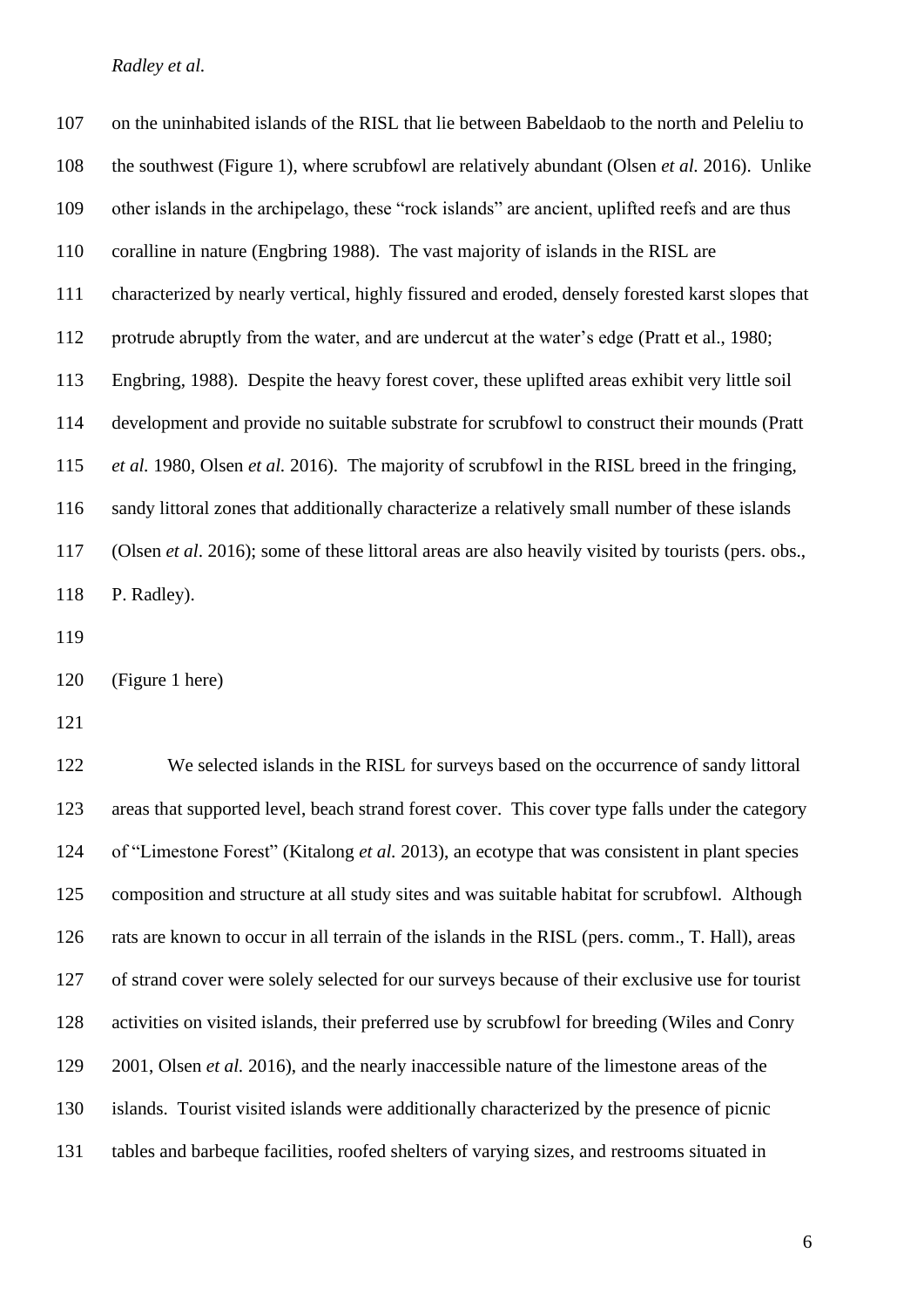cleared and maintained areas just off the beach. We specifically chose islands for surveys based on 1) the existence of large enough areas of littoral strand forest that were capable of accommodating full length (180 m) rat survey transects, and 2) the level or degree of human visitation they received (Figure 1). Of six islands in the RISL that are regularly visited by tourists, the five we chose for surveys both met the above size criteria and received moderate to heavy tourist visitation. Four of the five selected tourist-free islands were located in the Ngemelis Complex (Figure 1), a local government conservation area from which tourists are prohibited. The fifth, Ngeanges, was known to receive only occasional day visits by locals or kayakers. It should be noted that in this sense, none of the islands in our study were truly unvisited "controls", but represent a contrast between heavy tourism and very occasional local use.

### *Rat Presence / Absence Surveys*

We quantified rat presence with the use of peanut butter scented WaxTags®

(www.traps.co.nz). Transects of 10 waxtags spaced 20 meters apart (for a transect length of

180 m) (Ruffell *et al.* 2015a, Ruffell *et al.* 2015b) were established in the available and

accessible strand forest habitat on all 10 islands selected for surveys, where tags were secured

to trees approximately 10 cm above the ground. Each transect was run parallel with the shore

roughly equidistant between the beach and the limestone face behind. The lengths of

151 accessible beach habitat for transects was small and ranged from 185 to 680 m ( $\bar{x}$  = 419.5), a

portion of which on tourist visited islands was occupied by the facilities described above.

Three beaches on tourist islands were just long enough to accommodate 180 m transects and

tourist facilities were by default included in the sampling area. The facilities on the

remaining two tourist islands with longer beaches were likewise included in sampling areas

to avoid any possible bias in rat detections.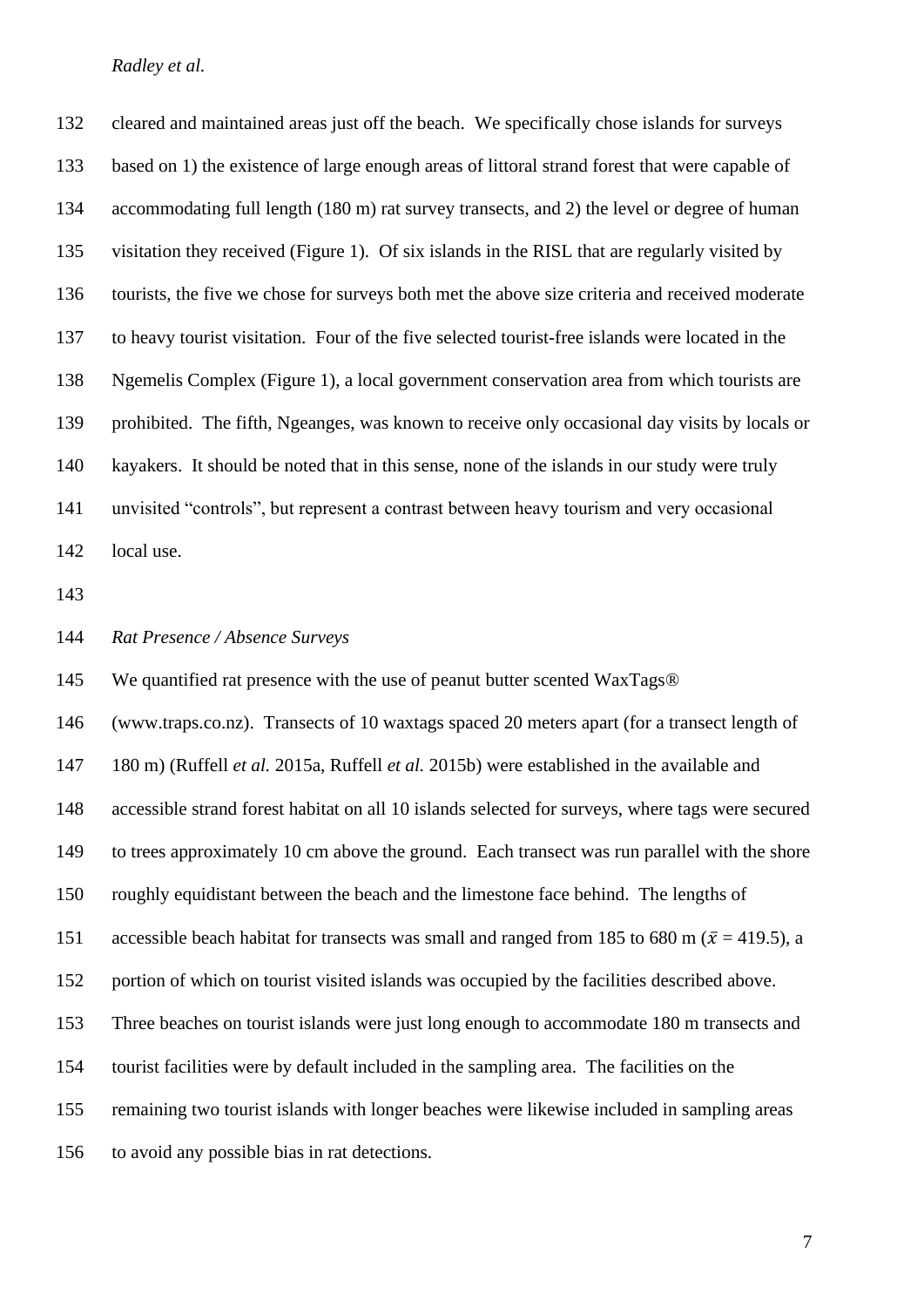| 157 | Rat surveys were conducted in two replicates over four nights each, from 15–18                   |
|-----|--------------------------------------------------------------------------------------------------|
| 158 | December 2016 and 19-22 January 2017. Waxtags were deployed for two nights across each           |
| 159 | island type (i.e., tourist visited and tourist-free) during each survey. Given the size of the   |
| 160 | RISL and the relatively long travel times between some islands via small motorboat, it was       |
| 161 | necessary to alternate the days of deployment and retrieval of tags by island type.              |
| 162 | Specifically, tags were deployed and retrieved on days one and three (respectively) of each      |
| 163 | replicate on tourist visited islands, and deployed and retrieved on days two and four of each    |
| 164 | replicate on tourist-free islands.                                                               |
| 165 |                                                                                                  |
| 166 | Scrubfowl Call-playback Surveys                                                                  |
| 167 | We established and surveyed a total of 48 scrubfowl count stations in the RISL, 19 on tourist    |
| 168 | visited islands and 29 on islands not visited by tourists. We collected data on scrubfowl        |
| 169 | presence and relative abundance on six mornings between 9 and 16 January 2017. Scrubfowl         |
| 170 | surveys consisted of a combination of stationary call playback counts and spot-mapping           |
| 171 | conducted on the same beaches and in the same habitat as rat surveys. Count stations were        |
| 172 | established during counts and were spaced 100 m apart in littoral beach strand habitat           |
| 173 | approximately 10 m inland from the mean high tide mark. We conducted surveys by walking          |
| 174 | from one end of target beaches to the other, stopping every 100 m to broadcast pre-recorded      |
| 175 | scrubfowl calls after acquiring a GPS location of each station. Recordings used for surveys      |
| 176 | were those of Palau Micronesian Scrubfowl that we collected in the Rock Islands in February      |
| 177 | and March 2016. Call playback was projected towards the limestone face behind the beach          |
| 178 | as scrubfowl have been observed to not only occur in the littoral strand forest, but also in the |
| 179 | dense forest on the face and top of the limestone relief. Surveys at stations consisted of       |
| 180 | approximately 1 minute of call playback followed by 4 minutes of quiet listening and             |
| 181 | observation, during which time all scrubfowl seen or heard were recorded and their general       |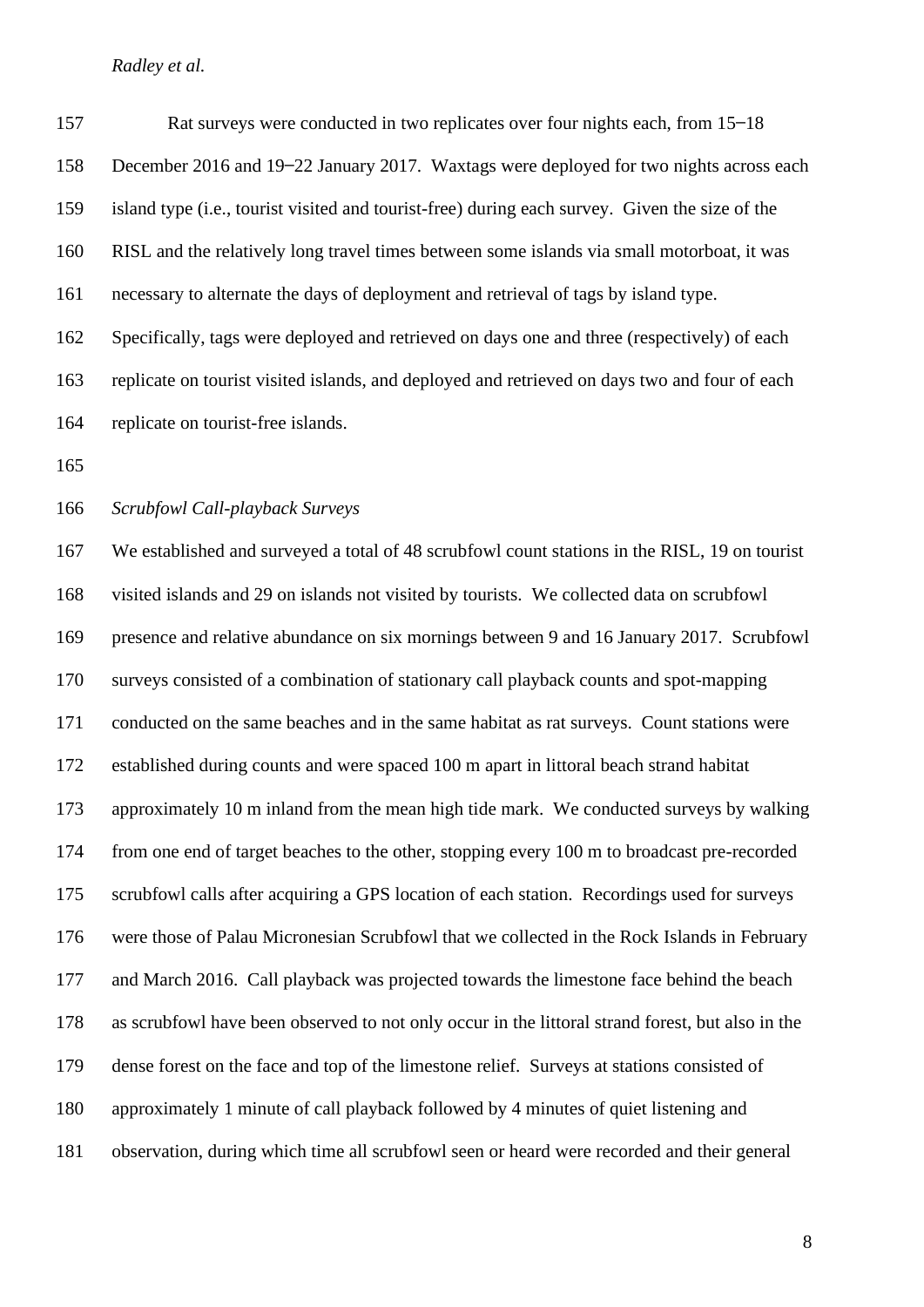locations relative to the observer mapped in field note books. After completion of each 5- minute playback survey period, we slowly walked to the next station, spot mapping all scrubfowl seen and/or heard while in transit between stations to avoid double counting birds at successive stations. Birds mapped in this manner were included in count totals at the 186 stations they were detected closest to if it was determined that they had not already been included in station based counts.

*Statistical Analysis*

 We assessed waxtags for evidence of rat chewing for both survey replicates across all islands, recording a '1' for tags that were bitten and '0' for tags that were not. We did not attempt to identify rat species. Site occupancy and detection probabilities for rats were estimated with and without the covariates "Tourist" and "Island" by fitting models in the "unmarked" package in R (Fiske and Chandler 2011). The resulting logit parameter estimates were back- transformed, and model fit and selection were assessed using Akaike's Information Criterion (AIC). To further confirm model fit we compared our occupancy model with a null model of our data using a Likelihood Ratio Test. Occupancy and detection probabilities were then predicted for rats on tourist visited and tourist-free islands as groups and occupancy was further predicted at the island level. Many of these estimates were on the upper boundary (i.e. 200 occupancy  $= 1$ ), hence meaningful confidence intervals could not be calculated (Hutchinson et al. 2015). We provide standard errors instead. Lastly, averaging the number of waxtags bitten across replicates, we used "Tourist" as a covariate to further test for an effect of tourist presence on rat numbers across islands with a Gaussian family generalized linear model (GLM).

 To account for small sample sizes and the boundary estimates, we compared our rat occupancy results to those of a Bayesian GLM that provided posterior means and credible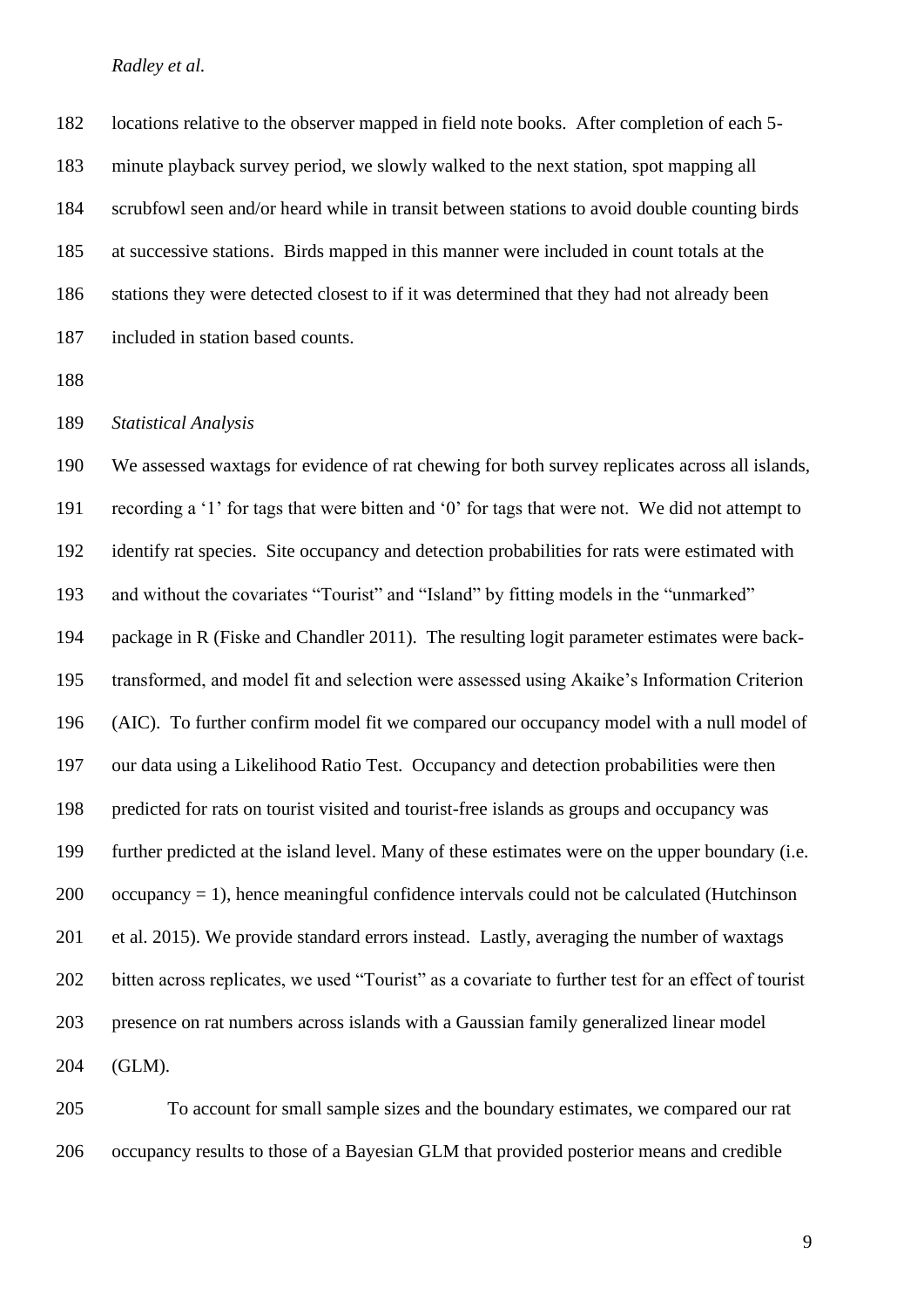intervals for rat occupancy probabilities for treatment and control island groups, as well as at the island level. To represent a lack of knowledge of the true values of these parameters, the prior probability distribution of both the detection and island occupancy probabilities were assumed to be uniform for this inference. Highest posterior density (HPD) 95% credible intervals were generated for the posterior means of the island level inference while 95% equal-tailed credible intervals were produced for the island group inference.

 As a result of unanticipated and unavoidable logistic constraints, we were able to complete only one round of scrubfowl call playback surveys, and because of this we could neither calculate detection probability nor estimate site occupancy for the species (Knape and Korner-Nievergelt 2015). In lieu of occupancy modelling, we first used a Fisher's F-test to evaluate scrubfowl survey sample variance between tourist visited and tourist-free islands to verify homoscedasticity and then compared sample means of the two groups with a two sample t-test. We then employed both a Poisson family GLM and a logistic regression (Bates *et al.* 2015) to assess the effect of tourist presence on scrubfowl across islands, using "Tourist" as a covariate and "Island" as a random effect, with survey station used as the observational unit. We applied a Hosmer Lemeshow goodness of fit (GOF) test (Lele *et al.* 223 2016) to determine if there was any difference between this model and our observed data. To test for an effect of rats on scrubfowl, we first calculated island level relative abundances of scrubfowl and compared them to the Bayesian posterior means of island level rat occupancy probability in a Pearson's product-moment correlation. We followed this with 227 a Gaussian family GLM to model island level scrubfowl relative abundance against rat posterior means and tourist presence, using "Rat" and "Tourist" as covariates. All statistical

analysis was performed in program R (R Core Team 2015).

**Results**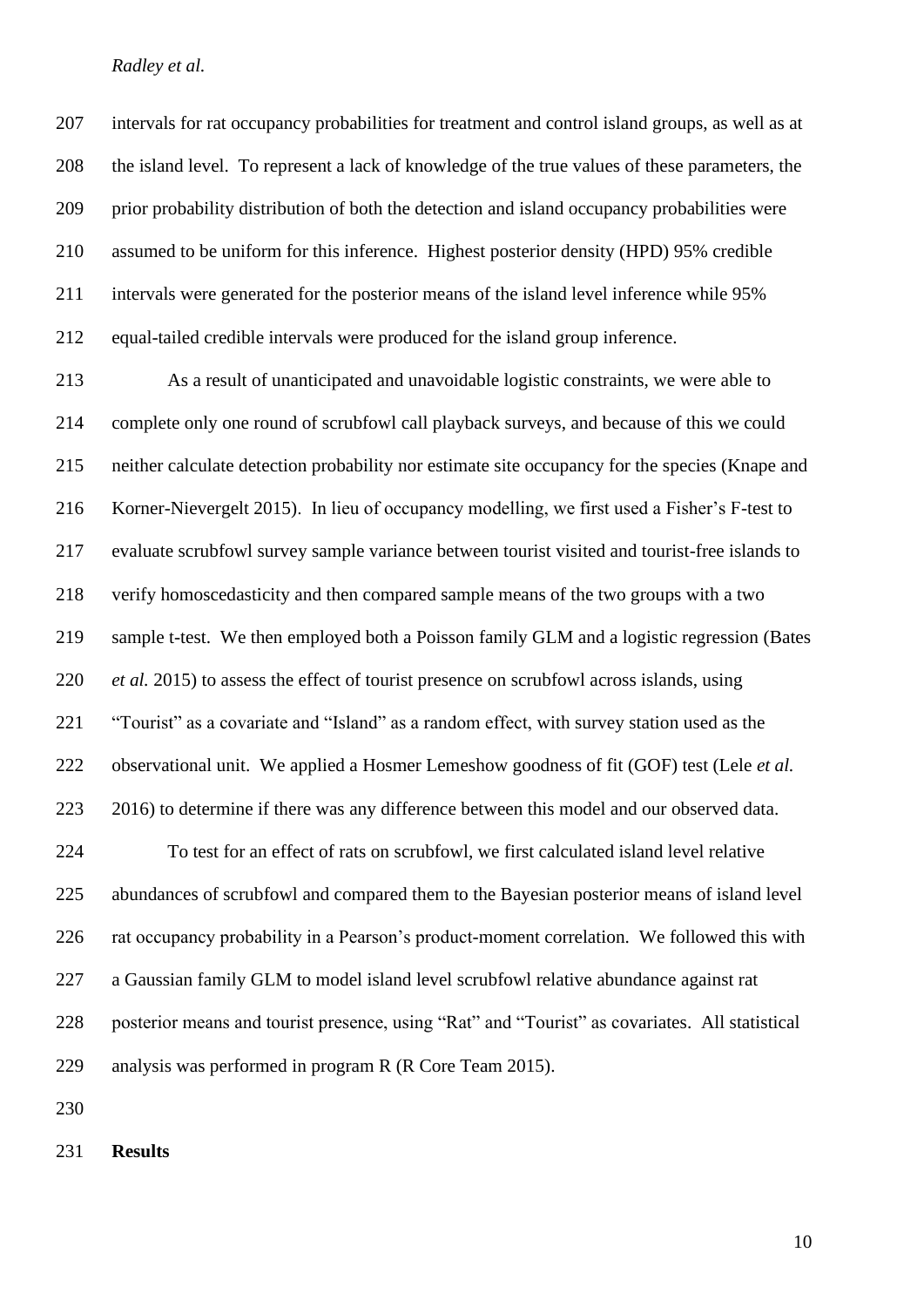232 Rats were detected on all islands surveyed in the RISL, where they chewed a mean  $\pm$  SD of 233 44.5  $\pm$  4.9 waxtags on tourist visited islands and 25.5  $\pm$  9.2 on islands not visited by tourists. Occupancy modelling showed that the tourist covariate had a significant positive influence on 235 both rat detection probability ( $P < 0.001$ ) and site occupancy ( $P < 0.01$ ). The probability of detecting rats on the tourist visited islands as a whole (0.89; 95% CI 0.80–0.94) was 237 significantly higher  $(P = 0.031)$  than on tourist-free islands  $(0.52; 0.42-0.62)$ . Likewise, 238 occupancy on tourist visited islands (0.99) was significantly ( $P = 0.028$ ) higher than on tourist-free islands (0.73). The Bayesian posterior means for occupancy probability (0.90 and 240 0.69, respectively) were also significantly different  $(P = 0.028)$  (Table 1). At the island level, occupancy estimates for tourist visited islands ranged from 0.93 to 1.00 and from 0.52 to 1.00 for tourist-free islands while Bayesian posterior means ranged from 0.86 to 0.92 and from 0.52 to 0.92, respectively (Table 1). In all instances, the Bayesian GLM provided equal-tail and HPD credible intervals that were slightly more accurate when compared to the occupancy generated CI for each island group and each individual island (Table 1). The results of our Gaussian GLM comparing station-level averages of rat detections across tourist visited and tourist-free islands further supports the hypothesis that tourist presence has a significant positive relationship with rat detections (Table 2, model 1).

(Table 1 and Table 2 here)

 We recorded 107 scrubfowl detections during surveys across all 10 islands, yielding a 253 mean detection rate of 10.7 birds per island (range  $= 1 - 20$ ) (Table 3). On tourist visited islands, 30 individual detections were recorded from nine of 19 (47%) count stations compared to 77 detections recorded from 27 of 29 (93%) stations on tourist-free islands. 256 Sample variance between the two island groups was confirmed to be homoscedastic  $(P =$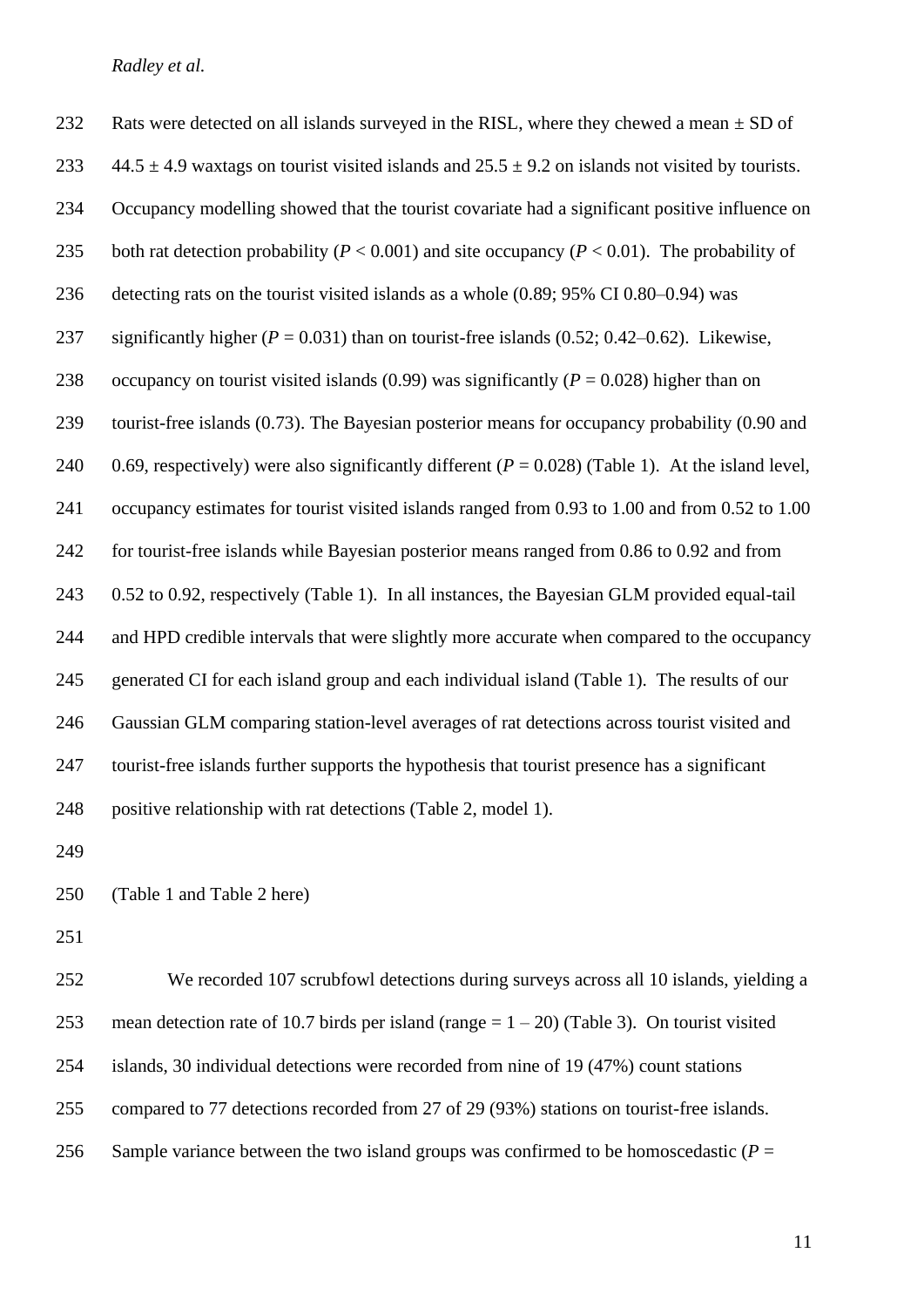| 257 | 0.221). The relative abundance (i.e., mean birds per station or BPS) of scrubfowl on tourist         |
|-----|------------------------------------------------------------------------------------------------------|
| 258 | islands (1.58 BPS, SD $\pm$ 2.29) was lower than on tourist-free islands (2.66 $\pm$ 1.78), although |
| 259 | the difference was not statistically significant ( $P = 0.074$ ; two sample t-test). However, the    |
| 260 | presence of scrubfowl at survey stations on tourist islands was significantly lower than on          |
| 261 | tourist-free islands ( $P = 0.026$ ; logistic regression [Table 2, model 2]). The results of the     |
| 262 | Poisson GLM indicated that although the tourist covariate appears to have a slight negative          |
| 263 | influence on scrubfowl relative abundance, the coefficient was not significantly different           |
| 264 | from the intercept (Table 2, model 3). The Hosmer Lemeshow GOF test was non-significant              |
| 265 | $(P = 0.51)$ when comparing the Poisson model and our observed data, thus confirming that            |
| 266 | the model was a good fit.                                                                            |
| 267 |                                                                                                      |
| 268 | (Table 3 here)                                                                                       |
| 269 |                                                                                                      |
| 270 | A Pearson's product-moment correlation conducted at the island level showed a weak                   |
| 271 | but non-significant negative relationship between rat occupancy and scrubfowl relative               |
| 272 | abundance $(-0.49, 95\% \text{ CI} -0.85 -0.20; P = 0.152)$ . The results of the Gaussian GLM        |
| 273 | indicated that while both the covariates rats and tourists appeared to have a slight negative        |
| 274 | influence on scrubfowl relative abundance, the coefficients were not significantly different         |
| 275 | from the intercept (Table 2, model 4).                                                               |
| 276 |                                                                                                      |
| 277 | <b>Discussion</b>                                                                                    |
| 278 | We did not find a strong negative relationship between rats and scrubfowl presence on islands        |
| 279 | in the RISL. This outcome is at odds with numerous other studies that have attributed island         |
| 280 | bird extinction and extirpation to invasive rats (e.g., Tabak et al. 2014, Harper and Bunbury        |
|     |                                                                                                      |

2015) and conservation advice naming rats as a threat to the Palau Micronesian Scrubfowl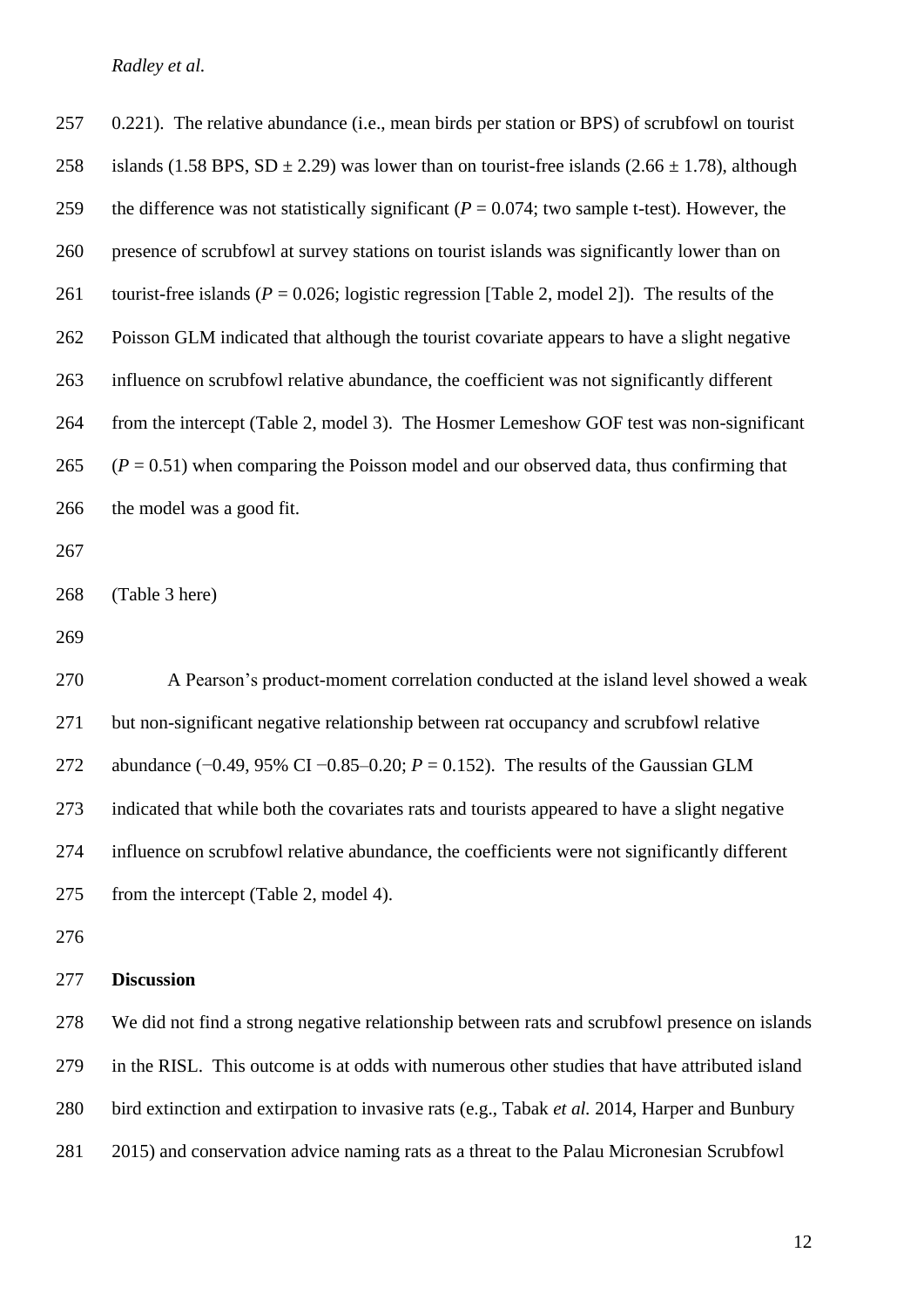(USFWS 1998, Wiles and Conry 2001, Olsen *et al.* 2013). Rats (particularly black rats) affect island landbird populations primarily at the level of productivity by predating eggs, hatchlings or chicks in nests, but they also opportunistically take adults of some smaller species (Shiels *et al.* 2013, Harper and Bunbury 2015). Unlike other avian species, scrubfowl eggs and hatchlings are not outwardly visible and vulnerable to predation for days to weeks on end within an open nest. Instead, their eggs are buried under up to a meter of sand or soil and organic matter, through which hatchlings dig their way to the surface after hatching (Jones *et al.* 1995). A young scrubfowl would be most vulnerable for a relatively brief period just as it erupts from the incubation mound, after which it emerges as a "super-precocial" chick that cannot only run but is immediately capable of flight (pers. comm., R. Dekker). The window of opportunity for predation by rats is therefore relatively very narrow and any scrubfowl young taken by rats may likely be more so by chance. The lack of an obvious or significant effect in our study may be due to the fact that rat predation is negligible on larger sub-adult and adult birds.

 Some studies show that other island birds are able to coexist with introduced rats with no apparent negative effects at the population level. Larger, ground nesting seabirds (e.g., albatrosses, frigatebirds, and gulls) tend to be far less affected by rats than smaller, burrow nesting seabirds (e.g., storm petrels and some Alcids), a result that may stem from the size of the former and their likely adeptness at defending their eggs and young from predators (Jones *et al.* 2008). Populations of larger burrow nesting shearwaters that breed almost exclusively on rat infested islands in the Mediterranean were found to be limited less by rats than the smaller, resident storm petrels, and more so by physical characteristics of the islands themselves (Ruffino *et al.* 2009). Tabak *et al.* (2014) found that the occurrence of three mostly ground-dwelling passerines, the Falkland Pipit *Anthus correndera*, Long-tailed Meadowlark *Sturnella loyca*, and Dark-faced Ground Tyrant *Muscisaxicola maclovianus*,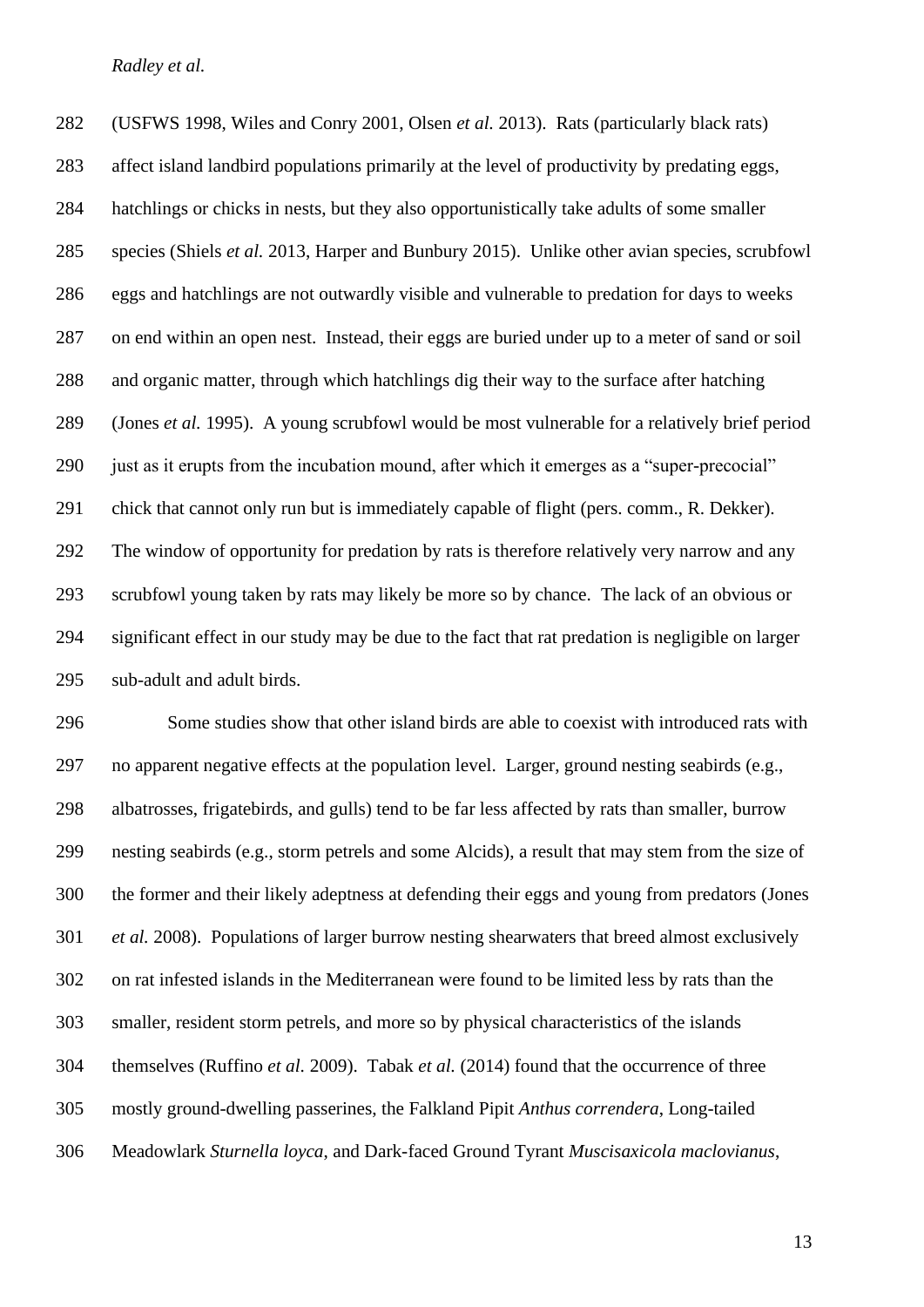were unaffected by the presence of Norway rats *R. norvegicus* in the Falkland Islands, regardless of island size. While the endemic pipit avoids areas of tussac grass *Parodiochloa flabellata*, a habitat preferred by Norway rats, the above-ground feeding behaviours of the latter two may reduce their exposure to rats (Hall *et al.* 2002). There is the possibility that rats act as a competitor for food resources (Shiels *et al.* 2013), but our data are not appropriate to test this hypothesis. Although there is little in the literature pointing to rats as direct resource competitors for avian species (Shapiro 2005, Tabak *et al.* 2016), Shiels *et al.* (2013) suggest that those birds relying on either arthropods or fruit as a major component of their diet may experience direct competition with rats. The Palau Micronesian Scrubfowl is omnivorous, with a diet consisting of a variety of fruits, seeds and other plant matter, various insects and land crabs (Jones *et al.* 1995). Likewise, both species of rat that occur in the RISL are known to be highly opportunistic, exploiting virtually any available food source, but relying heavily on plant matter, with insects providing the majority of animal protein in their diets (Shiels *et al.* 2013, Harper and Bunbury 2015). The broad dietary intake of scrubfowl in the RISL may serve to minimize the chances of direct resource competition, and as primarily a scratch feeder the species may fill a functionally different foraging niche than rats (Jones *et al.* 1995).

 Our results further suggest that tourists may have a negative impact on scrubfowl, as shown by lower relative abundance and detection rates at tourist compared to tourist-free islands. Aside from negative consequences to individual physiology and reproductive success, other studies (e.g., Otley 2005, Ma and Cheng 2008, Steven *et al.* 2011, Steven and Castley 2013) show that the behaviour, distribution and movement patters of some bird species in tourist visited areas are affected by human presence, while their apparent abundance or numbers are not. Otley (2005) further found that up to 80% of Gentoo *Pygoscelis papua*, King *Aptenodytes patagonicus*, and Magellanic *Spheniscus magellanicus*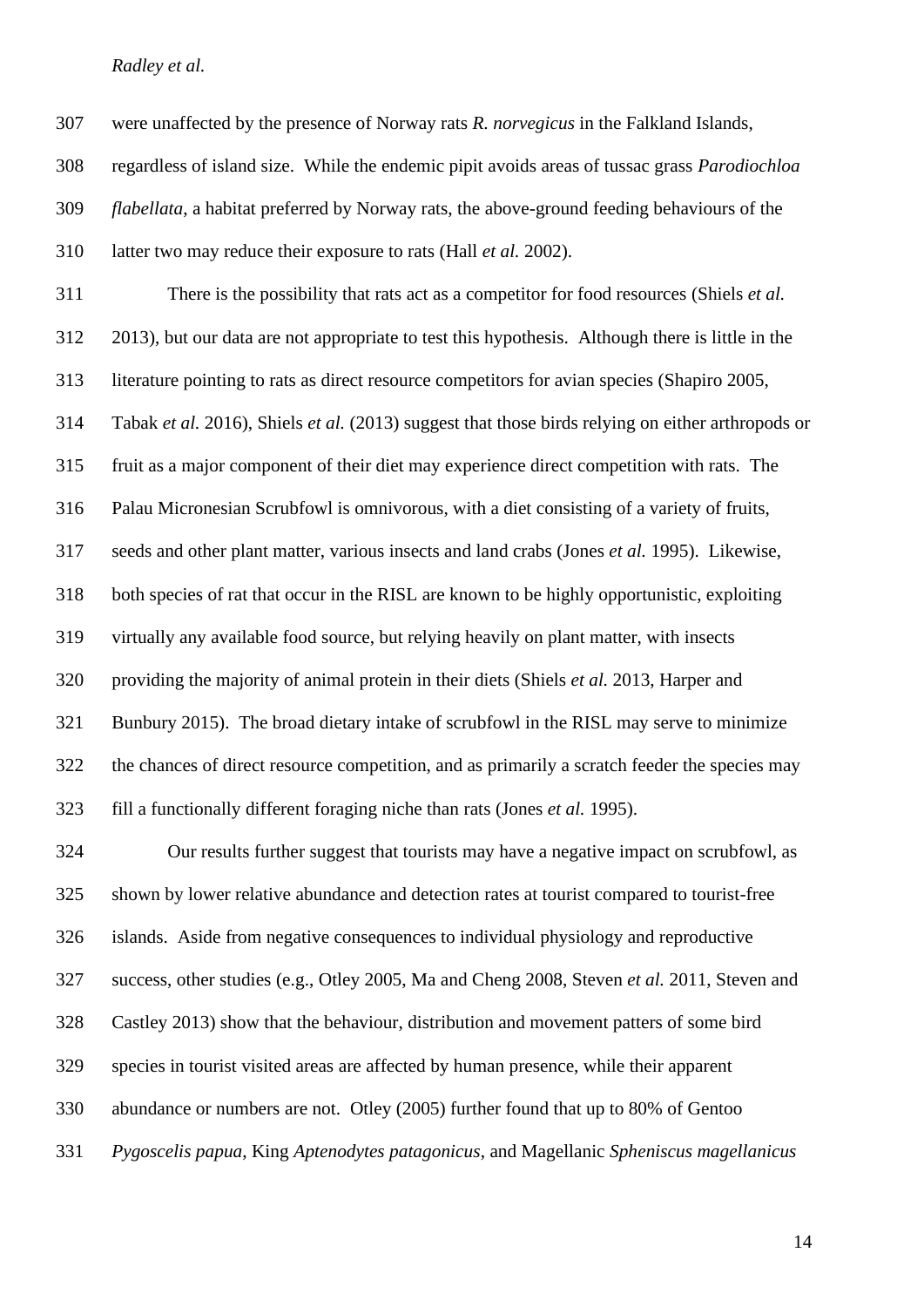Penguins at a tourist visited sites in the Falkland Islands avoided traveling between beach and colony areas during daylight hours when most human visitors were present. Indeed, scrubfowl on tourist visited islands in the RISL tended to be more skittish upon approach than on islands that experience little or no human presence (pers. obs., P. Radley). From a statistical standpoint, however, our Poisson GLM does indicate a slight negative effect of tourism on scrubfowl relative abundance. The relatively high number of birds detected on Ulong (Table 3), a tourist visited island, may have prevented this model from showing a significant result. This may leave the result of our logistic regression to be a more accurate reflection of the effect of tourists on scrubfowl.

 Lastly, our results suggest that tourist presence may positively influence rat numbers. The probability of detecting rats on islands that routinely receive high levels of tourist visitation was 42% greater than on islands that were tourist-free. While occupancy on tourist-free islands was relatively high and the difference between these islands and tourist- visited islands is lower than the difference between detection probabilities, occupancy on tourist islands approached 1.00. We cannot rule out that these differences are not the result of historical visits by local people for the purpose of fishing or hunting coconut crabs (*Birgus latro*). One likely reason for this disparity, however, is that high tourist presences often equates to the greater availability of food waste that may supplement the diet of rats on islands routinely and heavily visited by tourists (e.g., Sealey and Smith 2014). Depending on the season, an island's infrastructure, and its proximity to popular dive sites in and around the RISL, several dozens to near a hundred tourists could be fed buffet style at the picnic facilities on a single beach every day (pers. obs., P. Radley). The resulting waste was often left at these facilities in plastic bags for the local government clean-up crews to remove for disposal. In some instances, smaller portions of organic waste were simply discarded by locals, tourist and tour operators in the vegetation adjacent to picnic facilities.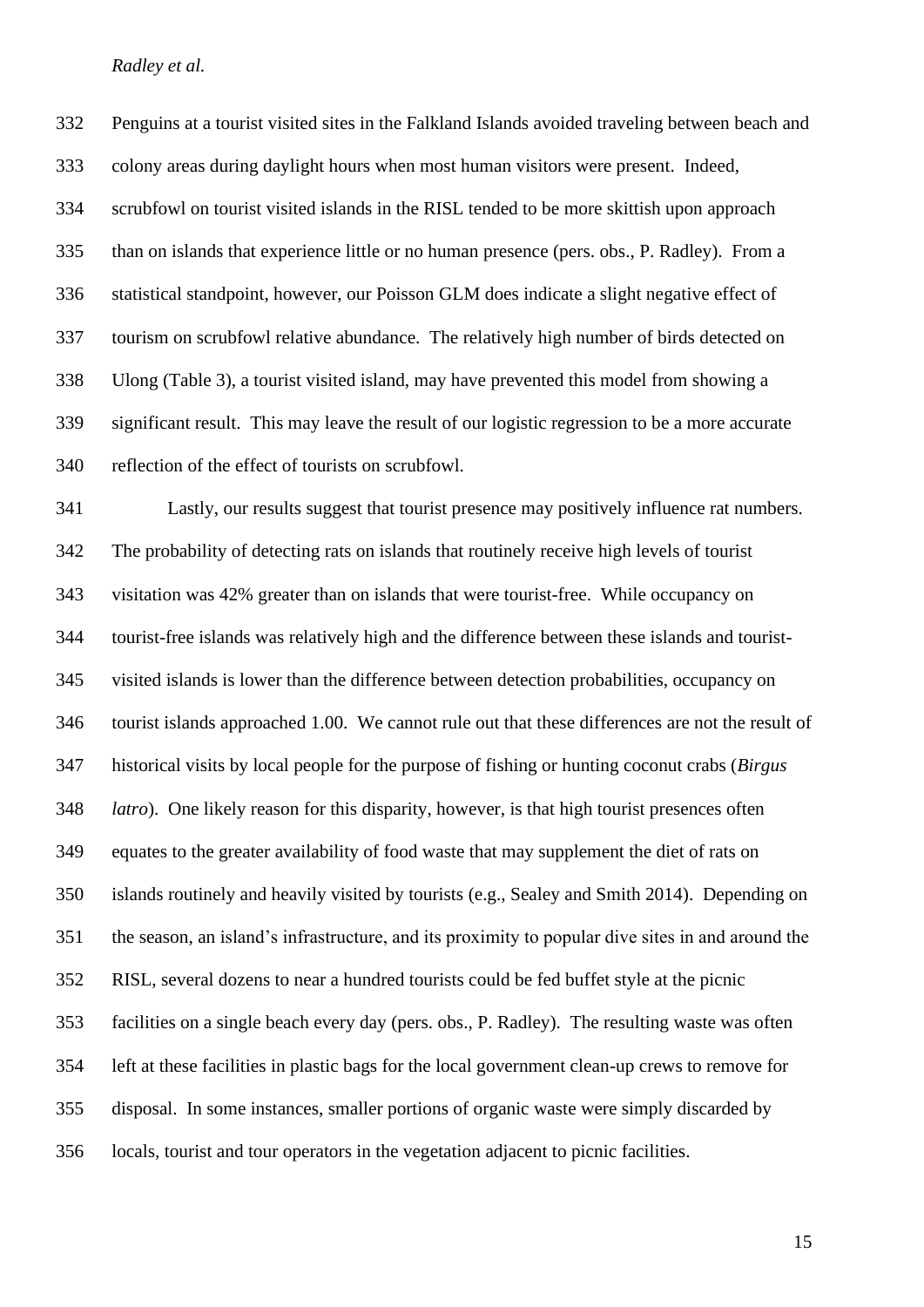There are numerous published studies illustrating the effect of tourism, particularly nature-based tourism, on wildlife populations (e.g., Steven *et al.* 2011, Steven and Castley 2013). Surprisingly, however, we could find little pertaining to the possible direct effects of tourism activities on populations of invasive rats, particularly in tropical island ecosystems. Only Sealey and Smith (2014) describe high concentrations of rats at tourist facilities as a result of the availability of solid food waste generated by tourist based operations on Great Exuma Island, Bahamas. That study, however, focused specifically on large facilities or resorts on the island, and sheds no light on its broader ecological effects on rats at the ecosystem level (Sealey and Smith 2014). Resource subsidies across numerous ecosystems, however, have been found to increase individual fitness and resilience of various opportunistic species, leading to increases in densities and decreases in temporal variability of some populations (Oro *et al.* 2013). Insular rodents with access to allochthonous resources tend to grow larger, occur at higher densities, and their populations tend to persist in the longer-term in part because they are better able to withstand local environmental stress (Stapp and Polis 2003, Ruffino *et al.* 2013). Our field observations strongly indicate that food subsidies are routinely made available to rats on islands in the RISL, and that this is likely to present a significant challenge to rat-sensitive species inhabiting these islands.

### *Habitat and Scrubfowl Detectability*

 While Palau supports the richest assemblage of native flora and the highest rate of plant endemism in Micronesia (Costion *et al.* 2009), plant diversity across islands in the RISL is relatively homogenous (Kitalong 2014). Based on this, and on the fact that the RISL supports the majority of breeding scrubfowl in the archipelago, with incubation mounds occurring on all islands surveyed, we assumed that habitat would not be a factor in our analysis of scrubfowl relative abundance.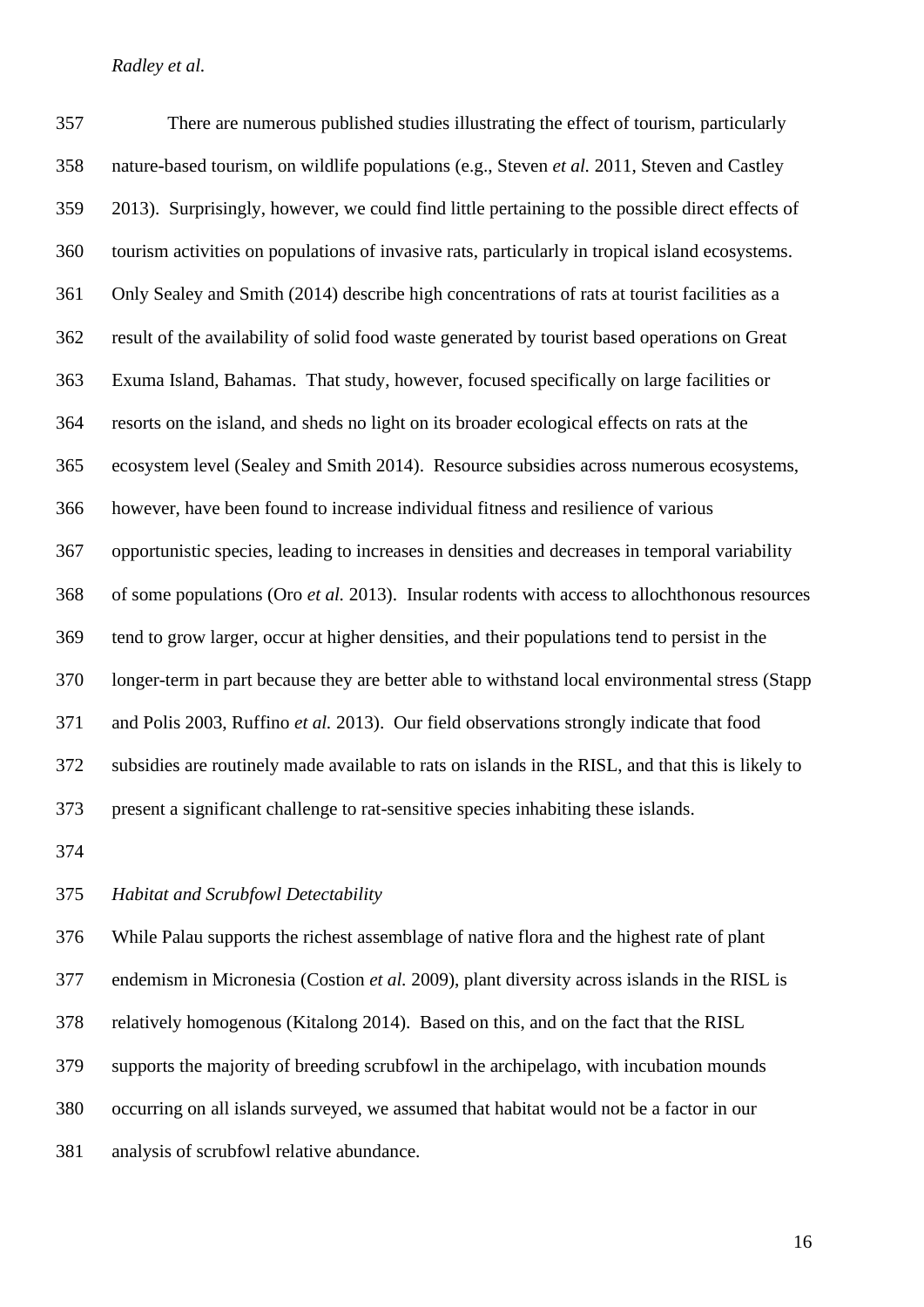| 382 | The only comprehensive survey of scrubfowl in the Palau archipelago was conducted                    |
|-----|------------------------------------------------------------------------------------------------------|
| 383 | by Olsen et al. (2016), in which a combination of 15-minute passive counts and broad area            |
| 384 | searches (for birds and mounds) were used to survey 122 beach / island sites. They detected          |
| 385 | 350 individuals at 61 (50%) of the sites surveyed, for a detection rate of 2.9 scrubfowl per         |
| 386 | beach or island included in the surveys. Olsen <i>et al.</i> (2016) suggested one confounding factor |
| 387 | that could have decreased their detections is the possibility of "commuting" by scrubfowl            |
| 388 | between their nesting and feeding grounds, a phenomena documented in other species                   |
| 389 | (R.W.R.J. Dekker pers. comm., Jones et al. 1995). As a result, birds may have at times been          |
| 390 | detected on return visits at sites where they had not previously been encountered, or not            |
| 391 | detected at sites they previously had (Olsen <i>et al.</i> 2016).                                    |

 By comparison, our surveys yielded a mean detection rate of 10.7 scrubfowl with at least one bird detected at every one of the 10 beaches or islands surveyed in the RISL. This difference may likely have been the result of our use of a targeted active survey, employing call-playback from fixed stations at survey sites. Many of our detections were of birds that responded from a distance from habitat atop the limestone relief, birds we would not have detected without call-playback. Given our relatively high detection rates, and the fact that we detected birds at every site surveyed, commuting by scrubfowl may not have been encountered on the islands we surveyed during our work.

*Conservation Implications*

 In March 2017, Island Conservation executed an eradication of rats from the island of Ngeanges and was developing plans with the local government to do likewise for other islands in the RISL (pers. comm., T. Hall). This is inarguably the optimal approach to conservation of tropical island landbird species threatened by rats (e.g., Russell and Holmes 2015, Jones *et al.* 2016, Spatz *et al.* 2017). While our results suggest that rats do not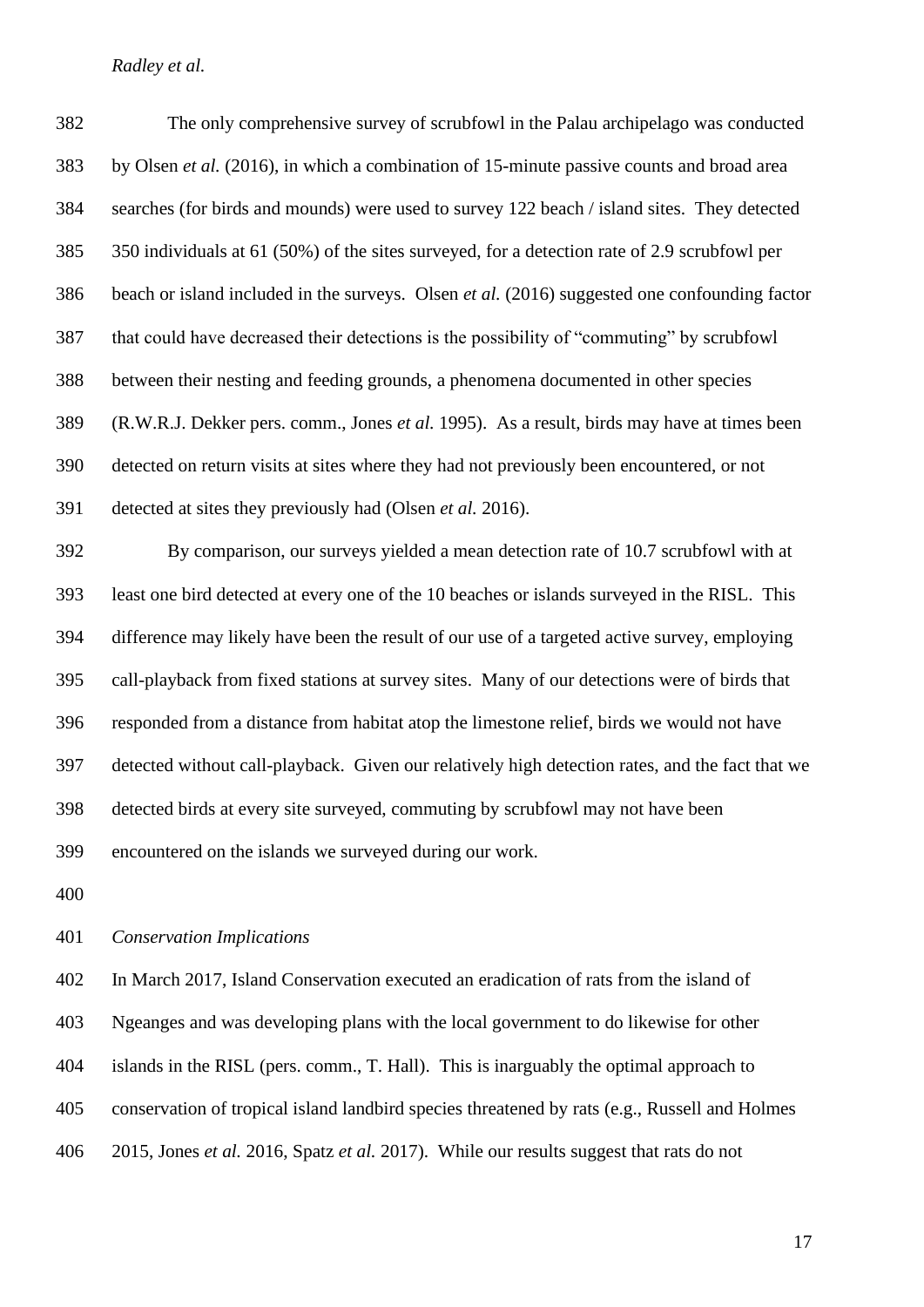detrimentally affect scrubfowl, other species of native and endemic landbirds that share forested habitat with scrubfowl in the RISL may be at threat (e.g., Harper and Bunbury 2015). These species include the Endangered Palau Ground Dove (*Alopecoenas canifrons*) and perhaps the Palau Fantail (*Rhipidura lepida*), and Micronesian Imperial and Nicobar Pigeons (*Ducula oceanica* and *Caloenas nicobarica*, respectively). Aside from some point- count based inventories (e.g., VanderWerf 2007), few studies have been carried out on Palau's terrestrial avifauna and little is known about population trends for most species in the RISL. Given the significantly higher level of rat detection probability and occupancy on tourist visited islands relative to tourist-free islands, a study comparing the vital rates of landbirds across the two island types would be beneficial (e.g., Saracco *et al.* 2014). The threat of rats to island landbirds suggests that quantitative studies concerning the effect of tourism on rat populations would be an asset to other insular nature-based tourism destinations globally.

 To further manage rat numbers in the RISL, a good first step would be managing tourist waste by enforcing a "pack-it-out" policy that requires tourist operations to remove all their food waste from the islands they visit. Adequate signage, education and onsite enforcement of removal of all food refuse by tourist operators would go a long way to decrease supplementary food sources that may be helping to sustain or augment rat populations on tourist visited islands in the RISL.

### **Acknowledgements**

 Edith Cowan University School of Science provided financial, administrative, and logistical support, and project ethics approval (which conforms to the requirements of the "*Australian code of practice for the care and use of animals for scientific purposes*", 8<sup>th</sup> Edition, Ref. No. EA28). The Palau National and Koror State Governments provided all necessary research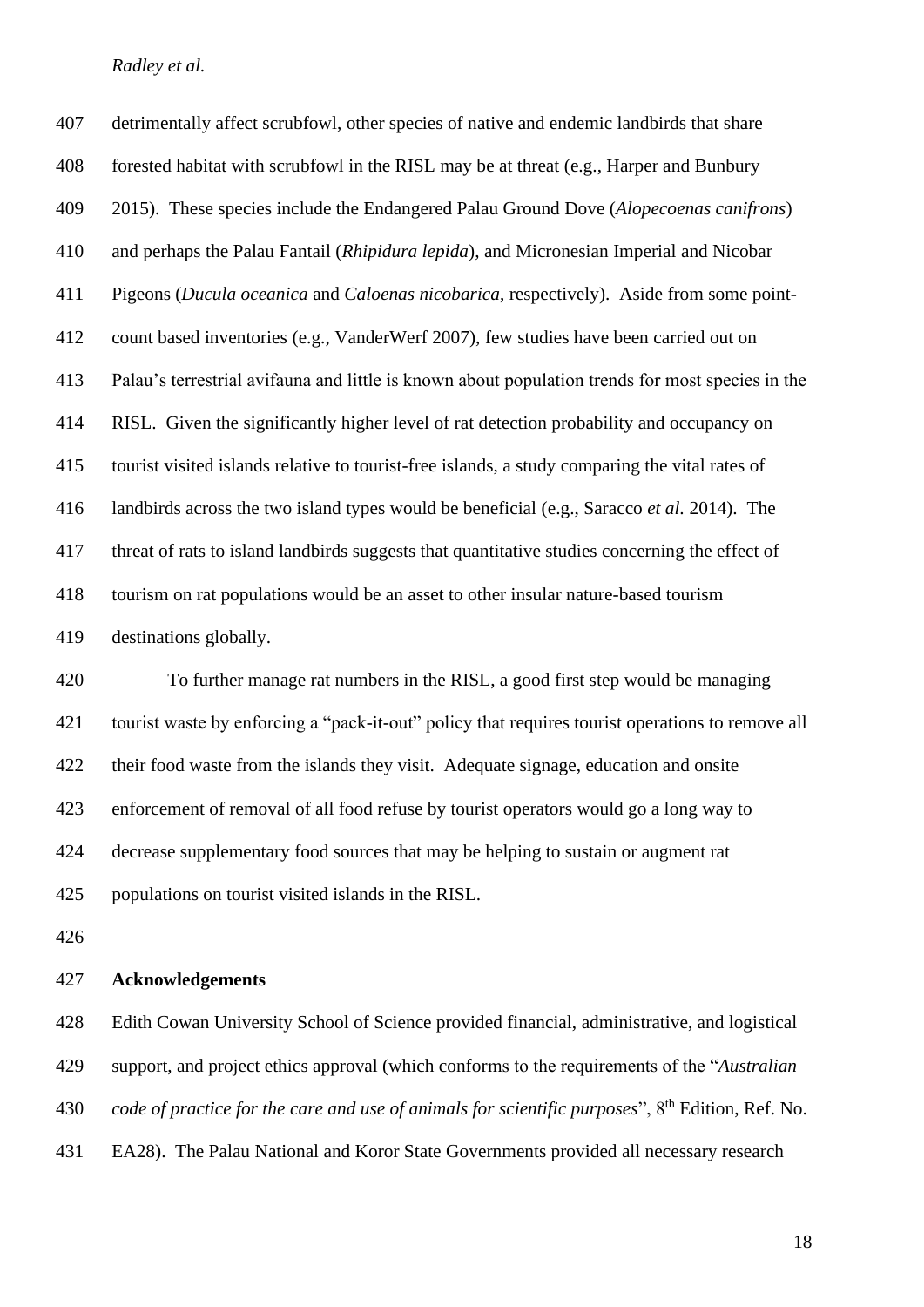| 432 | permits, and the latter further permitted access to restricted conservation areas. We are    |
|-----|----------------------------------------------------------------------------------------------|
| 433 | grateful to Clarence Kitalong for all boat transport and whose vast local knowledge of the   |
| 434 | islands made our work possible. Mike Lohr assisted with scrubfowl surveys. Greg Budney,      |
| 435 | Cornell Lab of Ornithology, provided sound recording equipment to record megapode calls.     |
| 436 | Jim Baldwin, a Statistician at the U.S. Forest Service Pacific Southwest Research Station,   |
| 437 | provided the Bayesian estimates of occupancy probability. Richard Camp and Marcos            |
| 438 | Gorresen, U.S. Geological Survey, Hawaii, provided valuable input pertaining to analytical   |
| 439 | approach and methods. Fred Amidon, U.S. Fish and Wildlife Service, Hawaii Field Office,      |
| 440 | provided technical insight with Figure 1. We thank two anonymous reviewers for their         |
| 441 | comments on an earlier version of this manuscript.                                           |
| 442 |                                                                                              |
| 443 | <b>Financial Support</b>                                                                     |
| 444 | This work was supported by the Rufford Small Grants for Nature Conservation (grant no.       |
| 445 | G1002201), Club 300 Bird Protection (G1002235), and the World Pheasant Association           |
| 446 | (G1002935).                                                                                  |
| 447 |                                                                                              |
| 448 | <b>Literature Cited</b>                                                                      |
| 449 | Bates, D., Maechler, M., Bolker, B. and Walker, S. (2015) Fitting linear mixed-effects       |
| 450 | models using lme4. <i>J. Stat. Softw.</i> 67: $1-48$ .                                       |
| 451 | Bellard, C., Leclerc, C., Leroy, B., Bakkenes, M., Veloz, S., Thuiller, W. and Courchamp, F. |
| 452 | (2014) Vulnerability of biodiversity hotspots to global change. Global Ecol.                 |
| 453 | Biogeogr. 23: 1376-1386.                                                                     |
| 454 | Costion, C., Kitalong, A. H. and Holm, T. (2009) Plant endemism, rarity, and threat in       |
| 455 | Palau, Micronesia: A geographical checklist and preliminary red list assessment.             |
| 456 | Micronesica 41: 131-164.                                                                     |
|     |                                                                                              |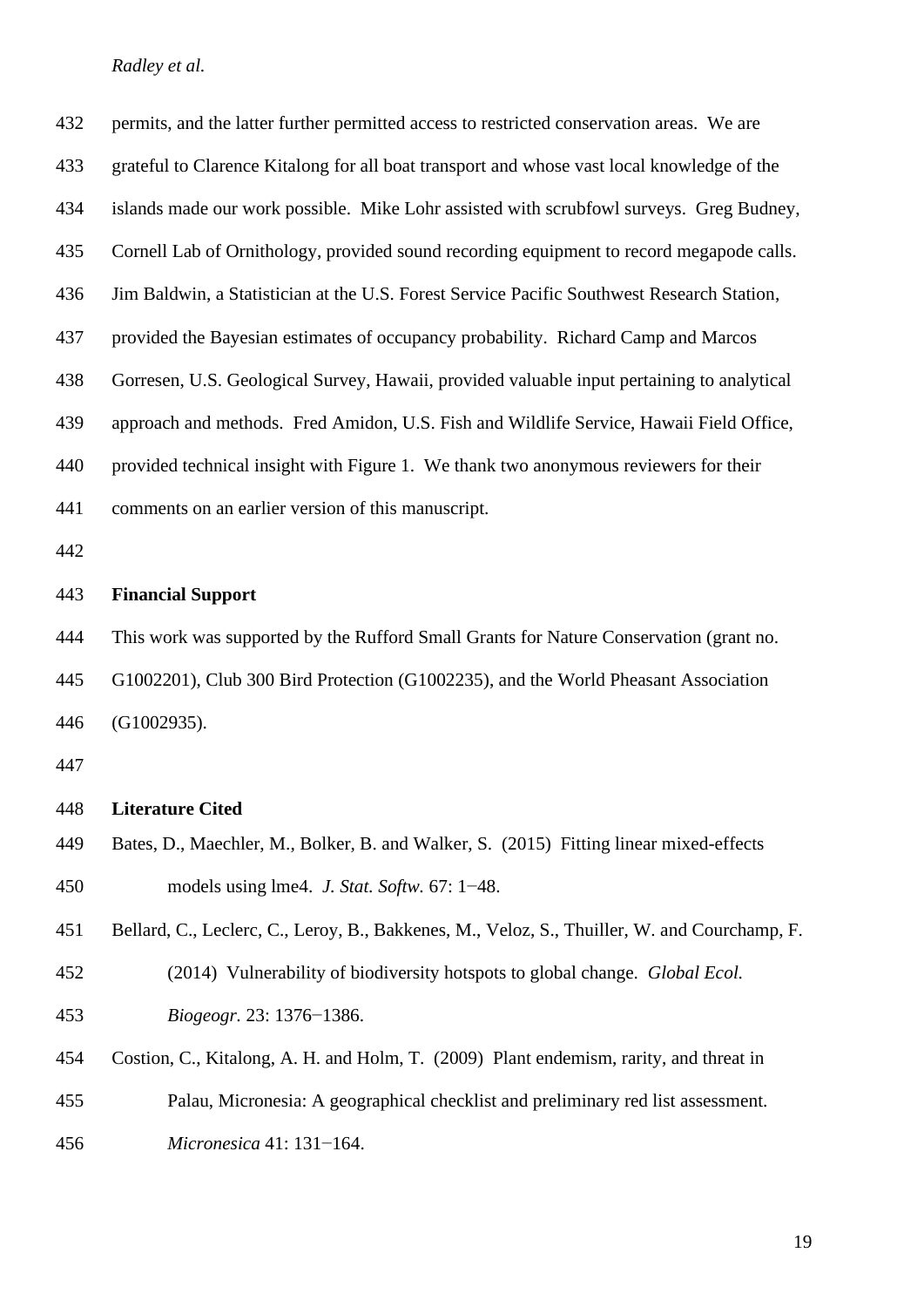| Courchamp, F., Chapuis, J. L. and Pascal, M. (2003) Mammal invaders on islands: Impact,        |
|------------------------------------------------------------------------------------------------|
| control and control impact. <i>Biol. Rev. Camb. Philos.</i> 78: 347–383.                       |
| Doherty, T. S., Glen, A. S., Nimmo, D. G., Ritchie, E. G. and Dickman, C. R. (2016)            |
| Invasive predators and global biodiversity loss. P. Natl. Acad. Sci. USA. 113:                 |
| $11261 - 11265.$                                                                               |
| Engbring, J. (1988) Field Guide to the Birds of Palau. Conservation Office, Koror, Palau.      |
| Fiske, I. and Chandler, R. (2011) unmarked: An R package for fitting hierarchical models of    |
| wildlife occurrence and abundance. <i>J. Stat. Softw.</i> 43: $1-23$ .                         |
| Hall, J. R., Woods, R. W., de L. Brooke, M. and Hilton, G. M. (2002) Factors affecting the     |
| distribution of landbirds on the Falkland Islands. <i>Bird Conserv. Int.</i> 12: 151-167.      |
| Harper, G. A. and Bunbury, N. (2015) Invasive rats on tropical islands: Their population       |
| biology and impacts on native species. Global Ecol. Conserv. 3: 607–627.                       |
| Hutchinson, R. A., Valente, J. J., Emerson, S. C., Betts, M. G., and Diettrerich, T. G. (2015) |
| Penalized likelihood methods improve parameter estimates in occupancy models.                  |
| Methods Ecol. Evol. 6: 949-959.                                                                |
| IMF (2016) Republic of Palau: Staff report for the 2016 Article IV consultation. IMF           |
| Country Report No. 16/328. U.S. International Monetary Fund, Washington DC,                    |
| USA.                                                                                           |
| IUCN (2016) The IUCN Red List of Threatened Species. Version 2016.3. Available at:             |
| http://www.iucnredlist.org [accessed 20 March 2017].                                           |
| Jones, D. N., Dekker, R. W. R. J. and Roselaar, C. S. (1995) The megapodes. Oxford             |
| University Press, Oxford, U. K.                                                                |
| Jones, H. P., Holmes, N. D., Butchart, S. H. M., Tershy, B. R., Kappes, P. J., Corkery, I.,    |
|                                                                                                |

- Aguirre-Muñoz, A., Armstrong, D. P., Bonnaud, E., Burbidge, A. A., Campbell, K.,
- Courchamp, F., Cowan, P .E., Cuthbert, R. J., Ebbert, S., Genovesi, P., Howald, G.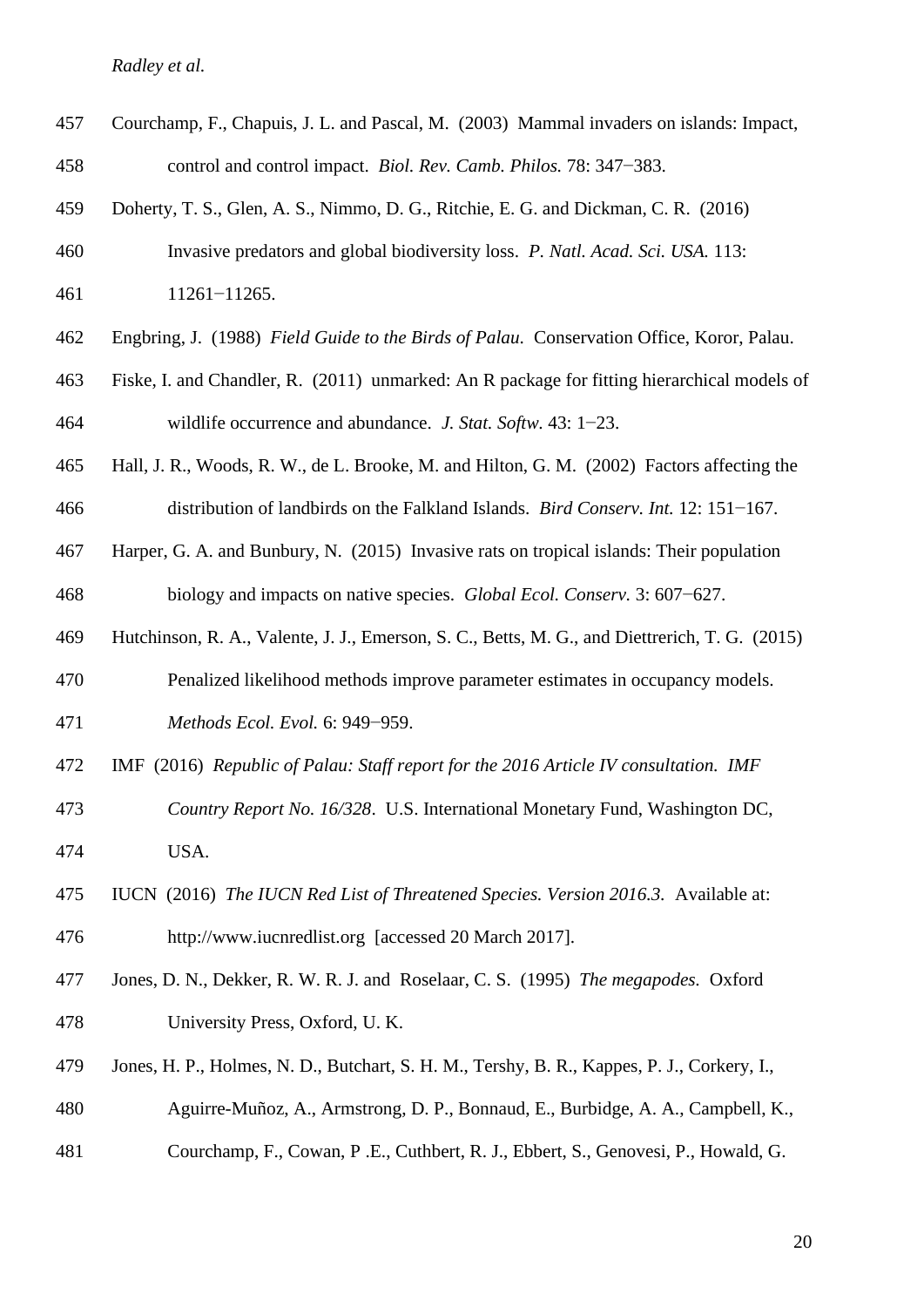| 482 | R., Keitt, B. S., Kress, S. W., Miskelly, C. M., Oppel, S., Poncet, S., Rauzon, M. J.,           |
|-----|--------------------------------------------------------------------------------------------------|
| 483 | Rocamora, G., Russell, J. C., Samaniego-Herrera, A., Seddon, P. J., Spatz, D. R.,                |
| 484 | Towns, D. R. and Croll, D. A. (2016) Invasive mammal eradication on islands                      |
| 485 | results in substantial conservation gains. P. Natl. Acad. Sci. 113: 4033-4038.                   |
| 486 | Jones, H. P., Tershy, B. R., Zavaleta, E. S., Croll, D. A., Keitt, B. S., Finkelstein, M. E. and |
| 487 | Howald, G. R. (2008) Severity of the effects of invasive rats on seabirds: a global              |
| 488 | review. Conserv. Biol. 22: 16-26.                                                                |
| 489 | Kitalong, A. H., DeMeo, R. A. and Holm, T. (2013) A Field Guide to the Native Trees of           |
| 490 | Palau. Kitalong, DeMeo, and Holm, Palau.                                                         |
| 491 | Kitalong, C. (2014) Ethnomedical, Ecological and Phytochemical Studies of the Palauan            |
| 492 | Flora. Ph.D. Thesis, City University of New York.                                                |
| 493 | Knape, J. and Korner-Nievergelt, F. (2015) Estimates from non-replicated population              |
| 494 | surveys rely on critical assumptions. Methods Ecol. Evol. 6: 298-306.                            |
| 495 | Lele, S. R., Keim, J. L. and Solymos, P. (2016) ResourceSelection: Resource selection            |
| 496 | (probability) functions for use-availability data. R package version 0.2-6. Available            |
| 497 | at: http://CRAN.R-project.org/package=ResourceSelection.                                         |
| 498 | Ma, J. Z. and Cheng, K. (2008) Impacts of ecotourism on wildlife in nature reserves:             |
| 499 | Monitoring and management. Shengtai Xuebao/Acta Ecol. Sin. 28: 2818–2827.                        |
| 500 | Myers, N., Mittermeler, R. A., Mittermeler, C. G., Da Fonseca, G. A. B. and Kent, J. (2000)      |
| 501 | Biodiversity hotspots for conservation priorities. Nature 403: 853-858.                          |
| 502 | Neall, V. E. and Trewick, S. A. (2008) The age and origins of the Pacific islands: a             |
| 503 | geological overview. Philos. T. Roy. Soc. B 363: 3293-3308.                                      |
| 504 | Olsen, A., Eberdong, M., Ketebengang, H. and Chen, P.-h. (2013) Nesting mounds and               |
| 505 | status of an endemic subspecies of the endangered Micronesian Megapode,                          |
| 506 | Megapodius laperouse senex Hartlaub 1867 (Megapodiidae), in the Rock Islands                     |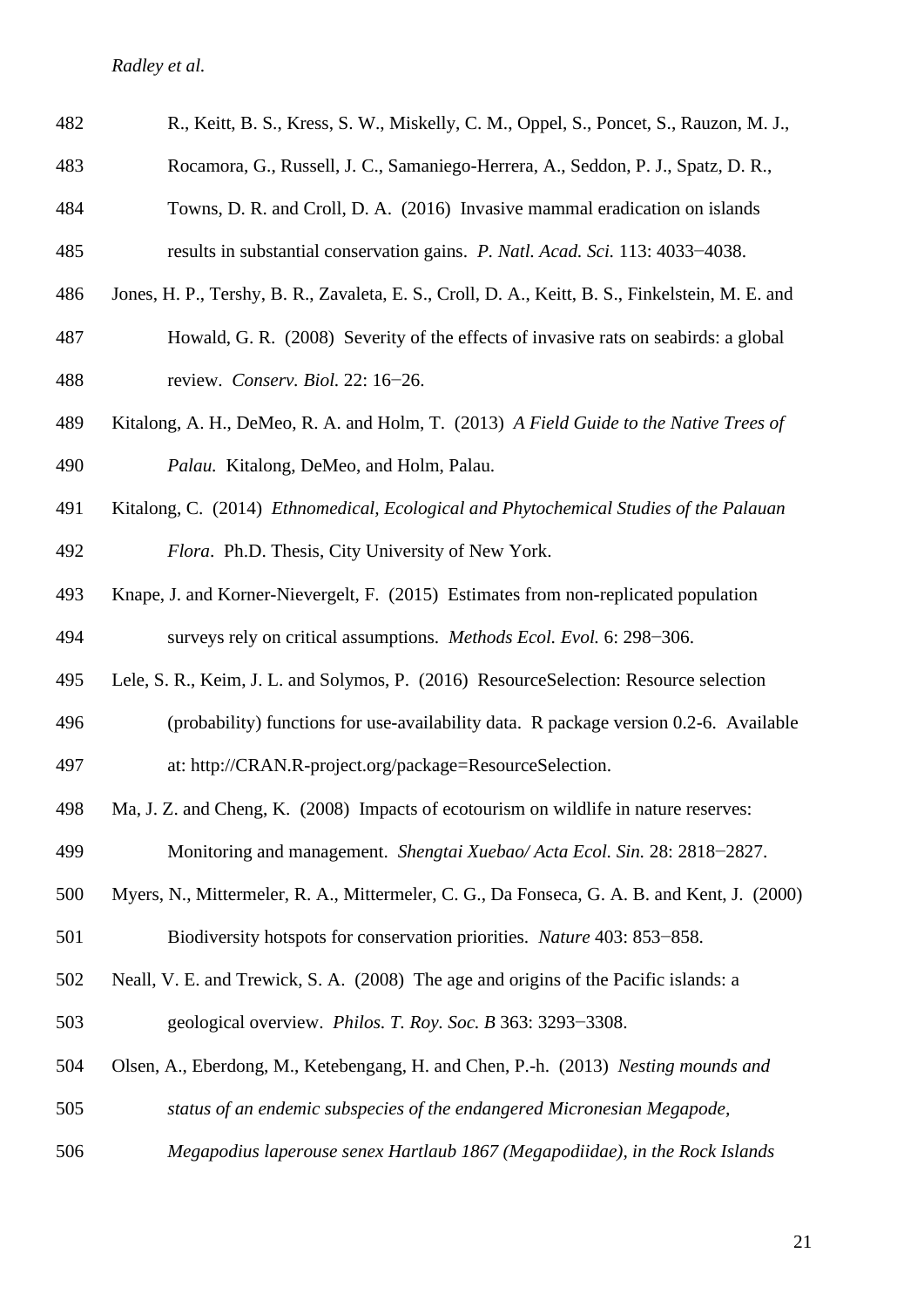| 507 | Southern Lagoon World Heritage Site, Palau Islands, Oceania. Report: Belau |
|-----|----------------------------------------------------------------------------|
| 508 | National Museum, Koror.                                                    |

- Olsen, A. R. (2009) Palau. In R. G. Gillespie and D. A. Clague, eds., *Encyclopedia of Islands.* University of California Press, Berkeley and Los Angeles, CA, USA.
- Olsen, A. R., Eberdong, M., Ketebengang, H., Blailes, P. and Chen, P.-h. (2016) Survey of megapode nesting mounds in Palau, Micronesia. *West. Birds* 47: 27−37.
- Oro, D., Genovart, M., Tavecchia, G., Fowler, M. S. and Martinez-Abrain, A. (2013)

Ecological and evolutionary implications of food subsidies from humans. *Ecol.* 

- *Letters* 16: 1501−1514.
- Otley, H. M. (2005) Nature based tourism: experiences at the volunteer point penguin colony in the Falkland Islands. *Mar. Ornithol.* 33: 181−187.
- Pratt, H. D., Engbring, J., Bruner, P. L. and Berrett, D. G. (1980) Notes on the taxonomy, natural history, and status of the resident birds of Palau. *Condor* 82: 117−131.
- R Core Team (2015) R: A Language and Environment for Statistical Computing. R

Foundation for Statistical Computing. Vienna, Austria.

- Ruffell, J., Innes, J., Bishop, C., Landers, T., Khin, J. and Didham, R. K. (2015a) Using pest
- monitoring data to inform the location and intensity of invasive-species control in New Zealand. *Biol. Conserv.* 191: 640−649.
- Ruffell, J., Innes, J. and Didham, R. K. (2015b) Efficacy of chew-track-card indices of rat and possum abundance across widely varying pest densities. *New Zeal. J. Ecol.* 39: 87−92.
- Ruffino, L., Bourgeois, K., Vidal, E., Duhem, C., Paracuellos, M., Escribano, F., Sposimo,
- P., Baccetti, N., Pascal, M. and Oro, D. (2009) Invasive rats and seabirds after 2,000
- years of an unwanted coexistence on Mediterranean islands. *Biol. Invasions* 11:
- 1631−1651.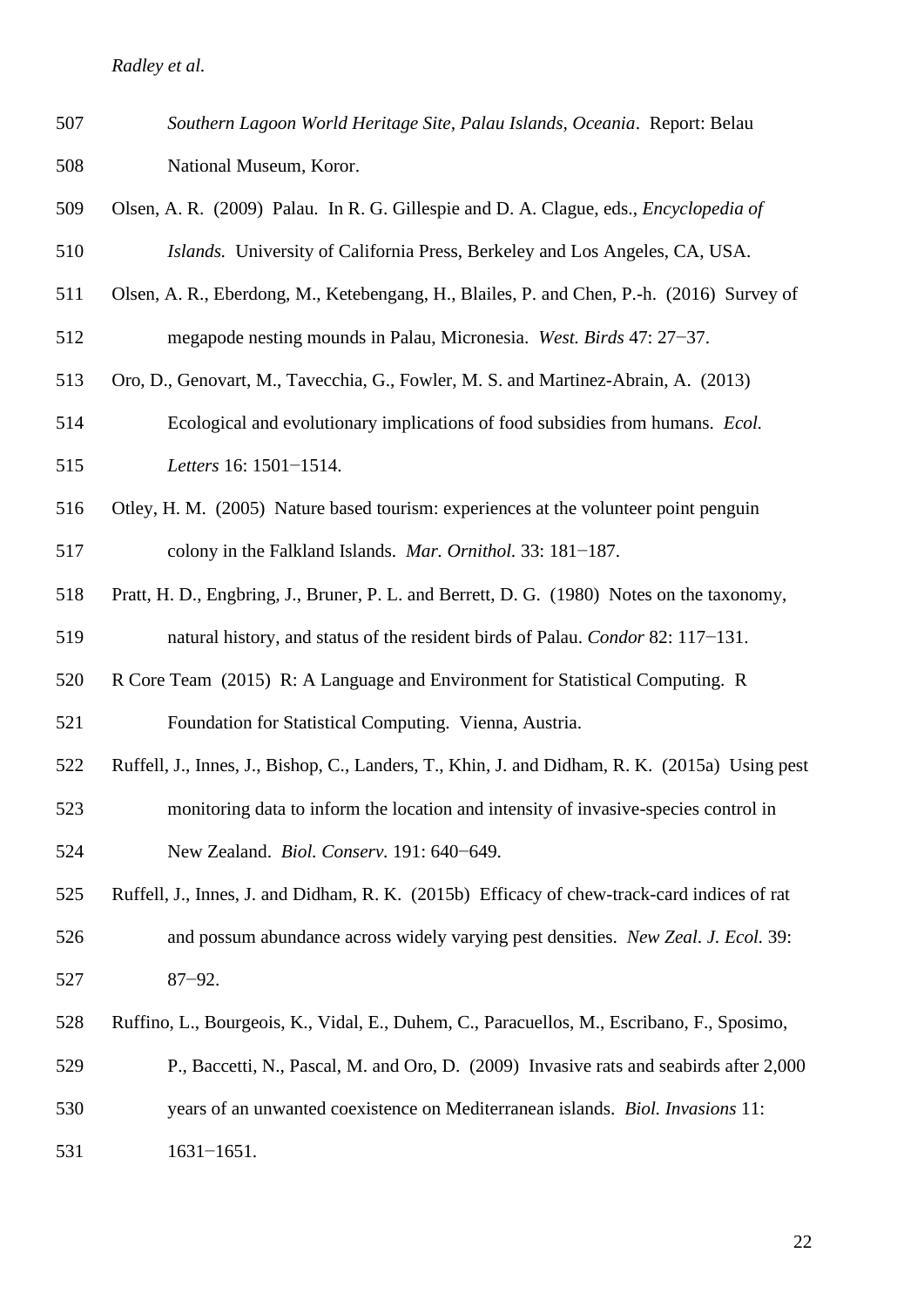- Ruffino, L., Russell, J. and Vidal, E. (2013) Anthropogenic subsidies mitigate environmental variability for insular rodents. *Oecologia* 172: 737−749.
- Russell, J. C. and Holmes, N. D. (2015) Tropical island conservation: Rat eradication for species recovery. *Biol. Conserv.* 185: 1−7.
- Russell, J. C. and Ruffino, L. (2012) The influence of spatio-temporal resource fluctuations on insular rat population dynamics. *P. Roy. Soc. B-Biol. Sci.* 279: 767−774.
- Saracco, J. F., Radley, P., Pyle, P., Rowan, E. and Taylor, R. (2014) *Vital rates of landbirds on saipan and links to remote-sensed habitat data: A summary of five years (2008-*
- *2012) of the Tropical Monitoring Avian Productivity and Survivorship (TMAPS)*
- *program on Saipan, Northern Mariana Islands*. The Institute for Bird Populations,
- Point Reyes Station, California, USA.
- Sealey, K. S. and Smith, J. (2014) Recycling for small island tourism developments: Food waste composting at Sandals Emerald Bay, Exuma, Bahamas. *Resour. Conserv.*
- *Recy.* 92: 25−37.
- Shapiro, M. L. (2005) *Diet Overlap and Potential Competition between North Island Brown*
- *Kiwi Chicks (Apteryx mantelli) and Ship Rats (Rattus rattus) for Limited Resources on Ponui Island, New Zealand.* M.Sc. Thesis, Massey University.
- Shiels, A. B., Pitt, W. C., Sugihara, R. T. and Witmer, G. W. (2013) Biology and Impacts of Pacific Island Invasive Species 11. The Black Rat, *Rattus rattus* (Rodentia: Muridae). *Pac. Sci.* 68: 2−94.
- Spatz, D. R., Zilliacus, K. M., Holmes, N. D., Butchart, S. H. M., Genovesi, P., Ceballos, G.,
- Tershy, B. R. and Croll, D. A. (2017) Globally threatened vertebrates on islands with invasive species. *Sci. Adv.* 3: e1603080.
- Stapp, P. and Polis, G. A. (2003) Marine resources subsidize insular rodent populations in the Gulf of California, Mexico. *Oecologia* 134: 496−504.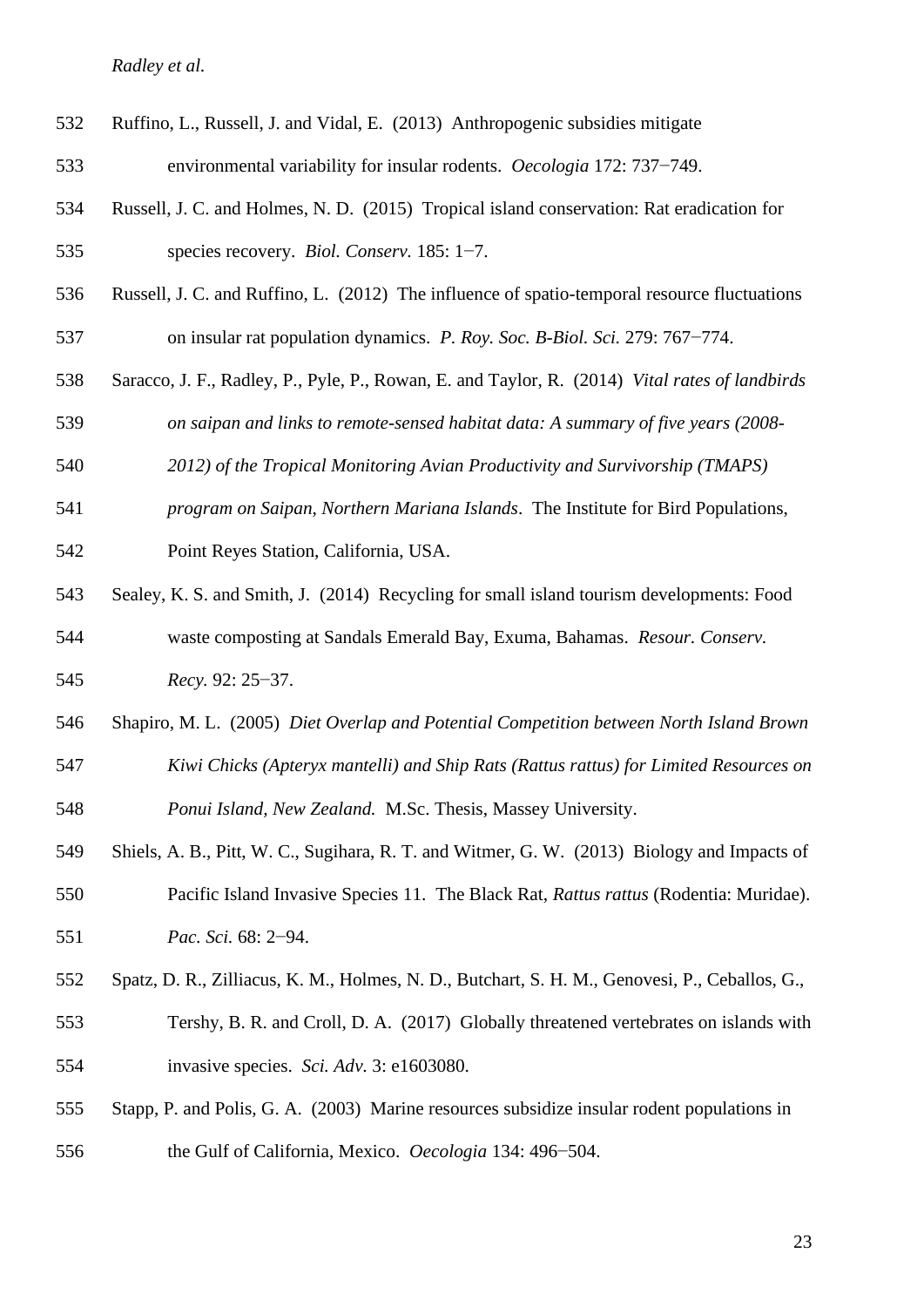| 557 | Steven, R. and Castley, J. G. (2013) Tourism as a threat to critically endangered and     |
|-----|-------------------------------------------------------------------------------------------|
| 558 | endangered birds: global patterns and trends in conservation hotspots. <i>Biodivers</i> . |
| 559 | Conserv. 22: 1063-1082.                                                                   |

- Steven, R., Pickering, C. and Castley, J. G. (2011) A review of the impacts of nature based recreation on birds. *J. Environ. Manage.* 92: 2287−2294.
- Tabak, M. A., Anderson, O .R. J., Robb, G., Poncet, S., Passfield, K., Martinez, M. G. and
- Martinez Del Rio, C. (2016) Comparative isotopic natural history of two native
- passerines (Troglodytes cobbi and Cinclodes antarcticus) and the invasive rats (Rattus norvegicus) that extirpate them. *Austral Ecol.* 41: 622−632.
- Tabak, M. A., Poncet, S., Passfield, K. and Martinez Del Rio, C. (2014) Invasive species and land bird diversity on remote South Atlantic islands. *Biol. Invasions* 16:
- 341−352.
- Towns, D. R., Atkinson, I. A. E. and Daugherty, C. H. (2006) Have the harmful effects of introduced rats on islands been exaggerated? *Biol. Invasions* 8: 863−891.
- USFWS (1998) *Recovery Plan for the Micronesian Megapode (Megapodius laperouse*
- *laperouse)*. U. S. Fish and Wildlife Service, Portland, OR, USA.
- VanderWerf, E. A. (2007) *2005 bird surveys in the Republic of Palau: final report*. Pacific Rim Conservation, Honolulu, Hawaii, USA.
- Wiles, G. J. and Conry, P. J. (1990) Terrestrial vertebrates of the Ngerukewid Islands Wildlife Perserve, Palau islands. *Micronesica* 23: 41−66.
- Wiles, G.J. and Conry, P.J. (2001) Characteristics of nest mounds of Micronesian Megapodes in Palau. *J. Field Ornithol.* 72: 267−275.
- 
- 
-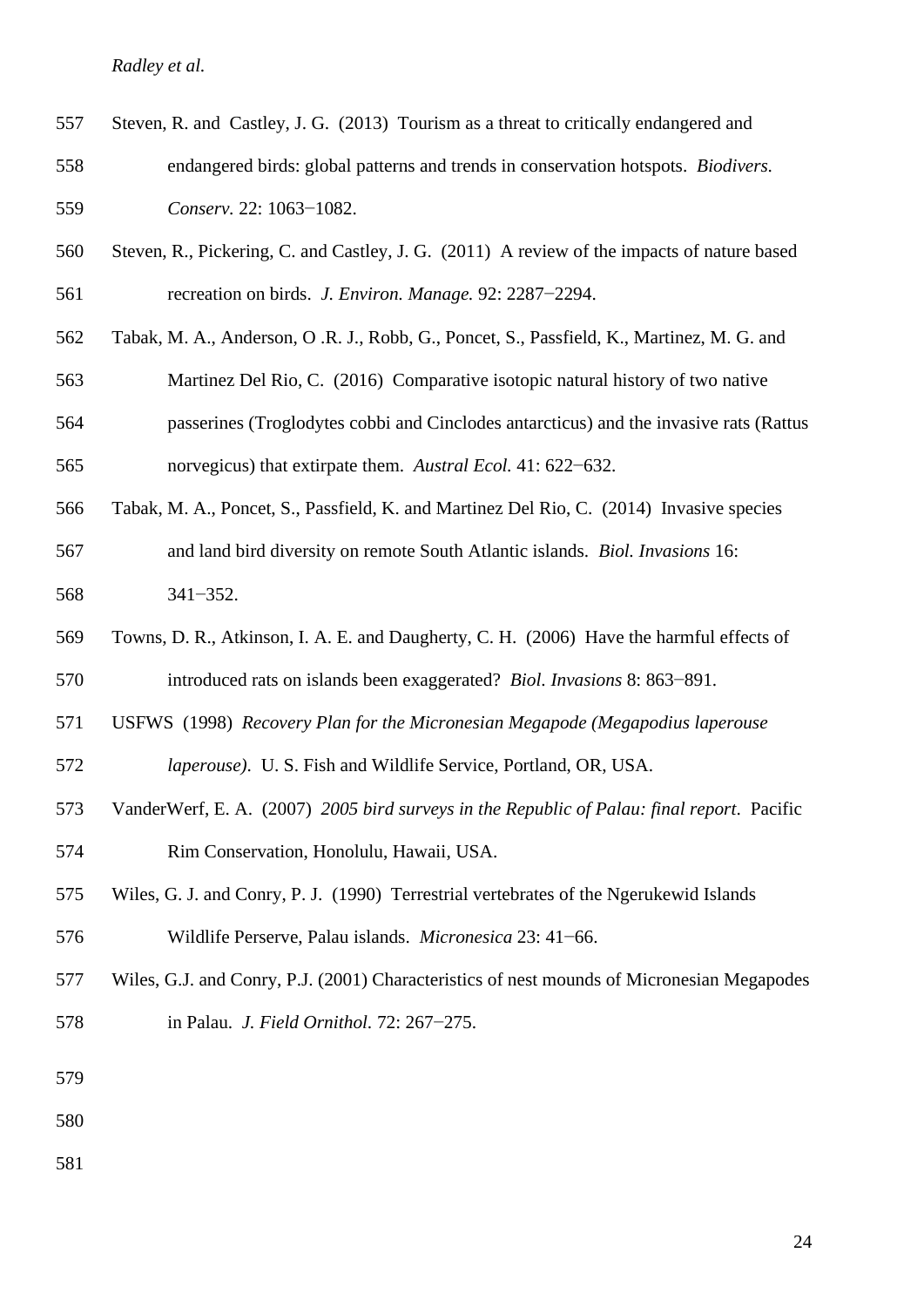| 582 PAUL M. RADLEY* <sup>1</sup> , ROBERT A. DAVIS <sup>1,2</sup> , TIM S. DOHERTY <sup>1,3</sup> |  |
|---------------------------------------------------------------------------------------------------|--|
|---------------------------------------------------------------------------------------------------|--|

583

- 584 <sup>1</sup> School of Science, Edith Cowan University, 270 Joondalup Drive, Joondalup WA, 6027,
- 585 Australia
- 586
- 587 <sup>2</sup> School of Biological Science, University of Western Australia, 35 Stirling Highway,
- 588 Crawley WA, 6009, Australia

589

- 590 <sup>3</sup> Deakin University, School of Life and Environmental Sciences, Centre for Integrative
- 591 Ecology (Burwood campus), Geelong VIC, 3220, Australia

592

593 \* Author for correspondence; e-mail: pratincola@hotmail.com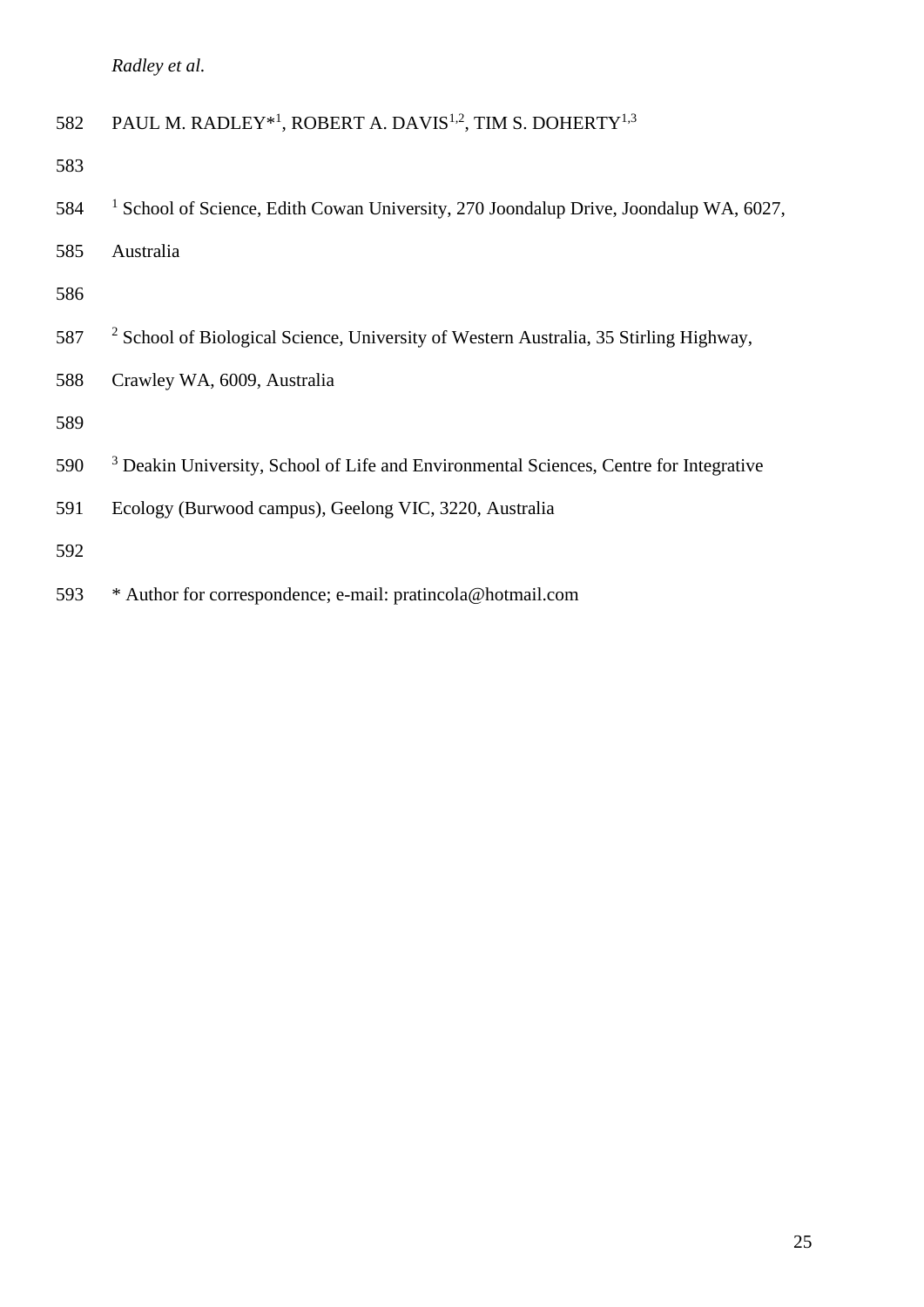



Figure 1. Map of the study area within the Rock Islands Southern Lagoon Conservation Area

- (RISL), Palau, and the locations of five tourist visited and five tourist-free islands surveyed
- for rats and scrubfowl between 15 December 2016 and 22 January 2017.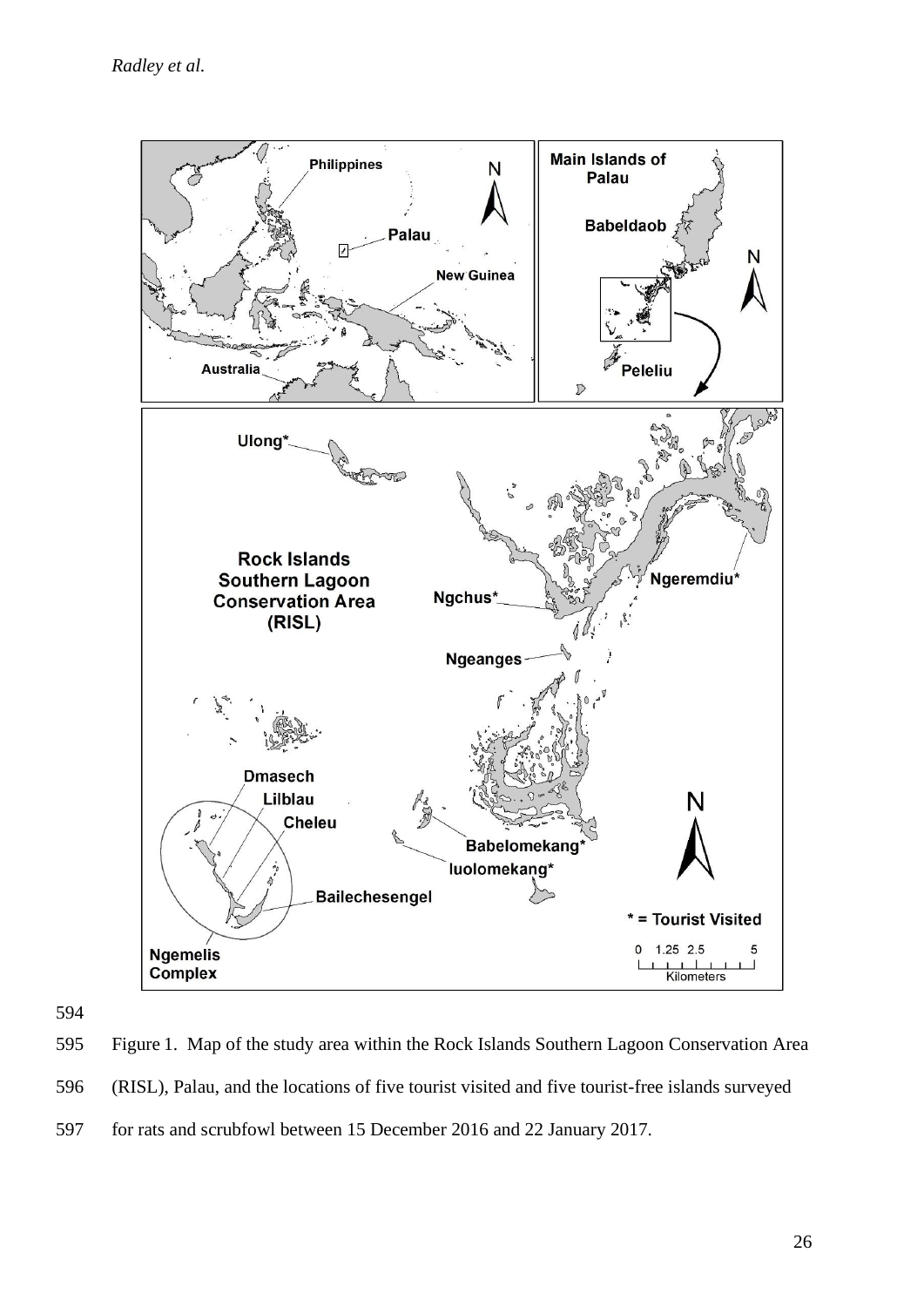598 Table 1. Island level rat occupancy estimates and standard errors compared to island level occupancy probability Bayesian posterior means and

599 95% credible intervals for tourist visited and tourist-free islands in the Rock Islands Southern Lagoon Conservation Area (RISL) of Palau.

|                        | <b>Posterior</b><br><b>Occupancy</b> |           |             | <b>HPD Credible Intervals</b> |              |                     |
|------------------------|--------------------------------------|-----------|-------------|-------------------------------|--------------|---------------------|
| <b>Island</b>          | <b>Estimate</b>                      | <b>SE</b> | <b>Mean</b> | <b>SD</b>                     | Lower<br>95% | <b>Upper</b><br>95% |
| <i>Tourist Visited</i> |                                      |           |             |                               |              |                     |
| Babelmokang            | 1.00                                 | 0.00041   | 0.9167      | 0.0767                        | 0.7616       | 1.0000              |
| <b>Ngchus</b>          | 0.93                                 | 0.09883   | 0.8553      | 0.1038                        | 0.6548       | 1.0000              |
| Ngeremdiu              | 1.00                                 | 0.00003   | 0.9167      | 0.0767                        | 0.7616       | 1.0000              |
| Ulong                  | 1.00                                 | 0.00003   | 0.9167      | 0.0767                        | 0.7616       | 1.0000              |
| Ioulomokang            | 1.00                                 | 0.00003   | 0.9167      | 0.0767                        | 0.7616       | 1.0000              |
| Tourist-Free           |                                      |           |             |                               |              |                     |
| Bailechesengel         | 0.52                                 | 0.16378   | 0.5192      | 0.1442                        | 0.2424       | 0.7961              |
| Cheleu                 | 0.72                                 | 0.15026   | 0.6921      | 0.1358                        | 0.4278       | 0.9418              |
| Dmasech                | 0.72                                 | 0.15026   | 0.6921      | 0.1358                        | 0.4278       | 0.9418              |
| Lilblau                | 0.62                                 | 0.16053   | 0.6058      | 0.1422                        | 0.3299       | 0.8743              |
| <b>Ngeanges</b>        | 1.00                                 | 0.00002   | 0.9167      | 0.0767                        | 0.7616       | 1.0000              |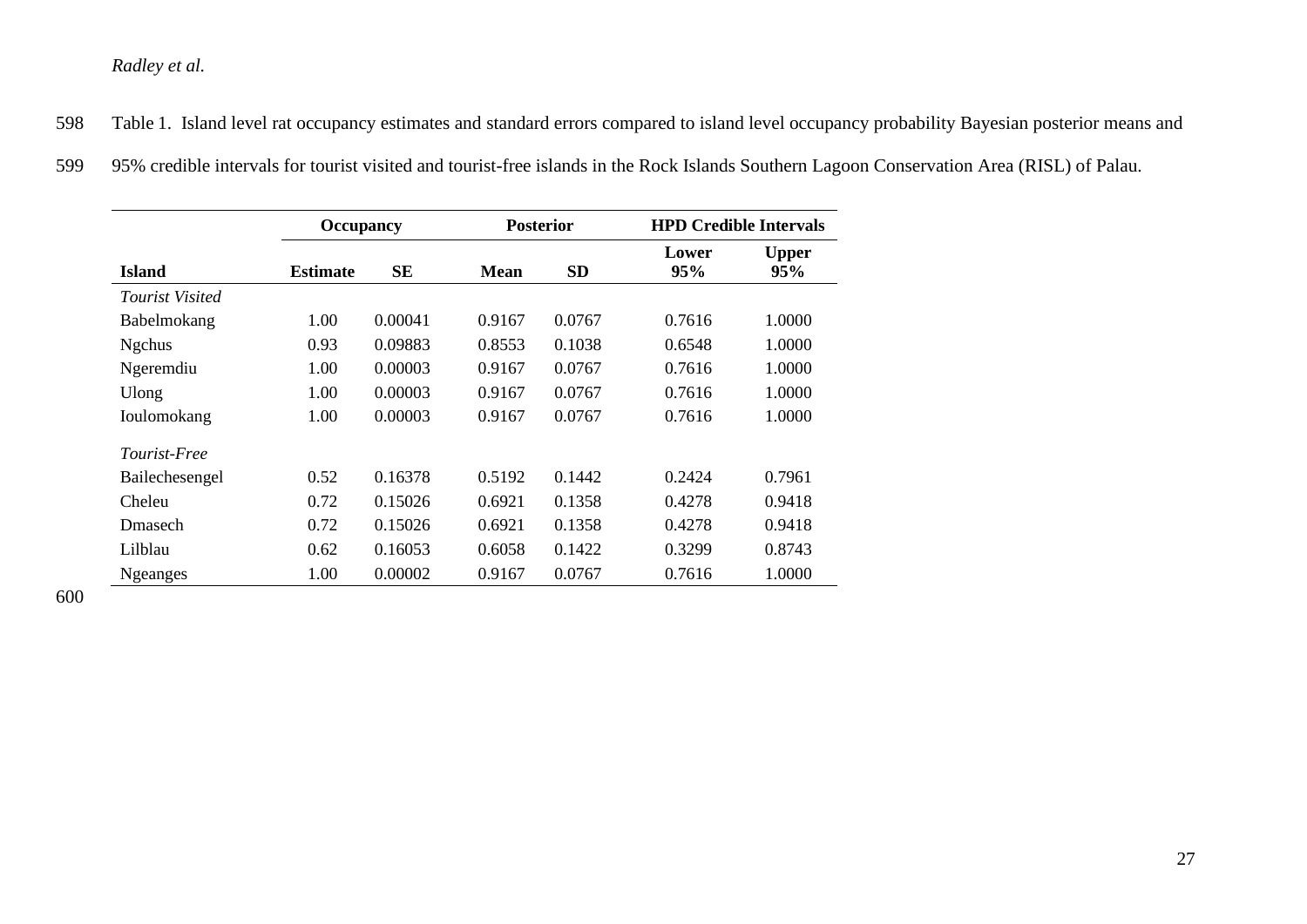- 601 Table 2. Results for four models used to assess the effect of tourist presences on rats (model
- 602 1) and Palau Micronesian Scrubfowl (model 2 and 3), and the effect of rats on scrubfowl
- 603 (model 4) on tourist visited and tourist-free islands in the Rock Islands Southern Lagoon
- 604 Conservation Area (RISL) of Palau.

| <b>Parameter</b>                                                                                         | <b>Estimate</b>                                                            | <b>SE</b> | $t/z$ -value | Pr(>t/z) |  |  |  |  |
|----------------------------------------------------------------------------------------------------------|----------------------------------------------------------------------------|-----------|--------------|----------|--|--|--|--|
|                                                                                                          |                                                                            |           |              |          |  |  |  |  |
|                                                                                                          | Model 1, Gaussian $GLM - R$ ats on tourist visited vs tourist-free islands |           |              |          |  |  |  |  |
| Intercept                                                                                                | 0.5100                                                                     | 0.0464    | 11.004       | 0.0000   |  |  |  |  |
| <b>Tourist Visited</b>                                                                                   | 0.3700                                                                     | 0.0655    | 5.645        | 0.0000   |  |  |  |  |
| Model 2, Logistic Regression – Megapode presence / absence on tourist visited vs<br>tourist-free islands |                                                                            |           |              |          |  |  |  |  |
| Intercept                                                                                                | 3.064                                                                      | 1.067     | 2.871        | 0.0041   |  |  |  |  |
| <b>Tourist Visited</b>                                                                                   | $-2.798$                                                                   | 1.259     | $-2.223$     | 0.0262   |  |  |  |  |
| Model 3, Poisson $GLM-Megapode$ relative abundance on tourist visited vs tourist-<br>free islands        |                                                                            |           |              |          |  |  |  |  |
| Intercept                                                                                                | 0.9559                                                                     | 0.2744    | 3.484        | 0.0005   |  |  |  |  |
| <b>Tourist Visited</b>                                                                                   | $-0.7276$                                                                  | 0.4341    | $-1.676$     | 0.0937   |  |  |  |  |
| Model 4, Gaussian $GLM - Effect$ of rats on Megapodes across islands                                     |                                                                            |           |              |          |  |  |  |  |
| Intercept                                                                                                | 5.766                                                                      | 3.414     | 1.689        | 0.142    |  |  |  |  |
| Rats                                                                                                     | $-4.285$                                                                   | 4.893     | $-0.876$     | 0.415    |  |  |  |  |
| <b>Tourist Visited</b>                                                                                   | $-21.777$                                                                  | 24.093    | $-0.904$     | 0.401    |  |  |  |  |
| Rat: Tourist Visited                                                                                     | 23.788                                                                     | 26.810    | 0.887        | 0.409    |  |  |  |  |